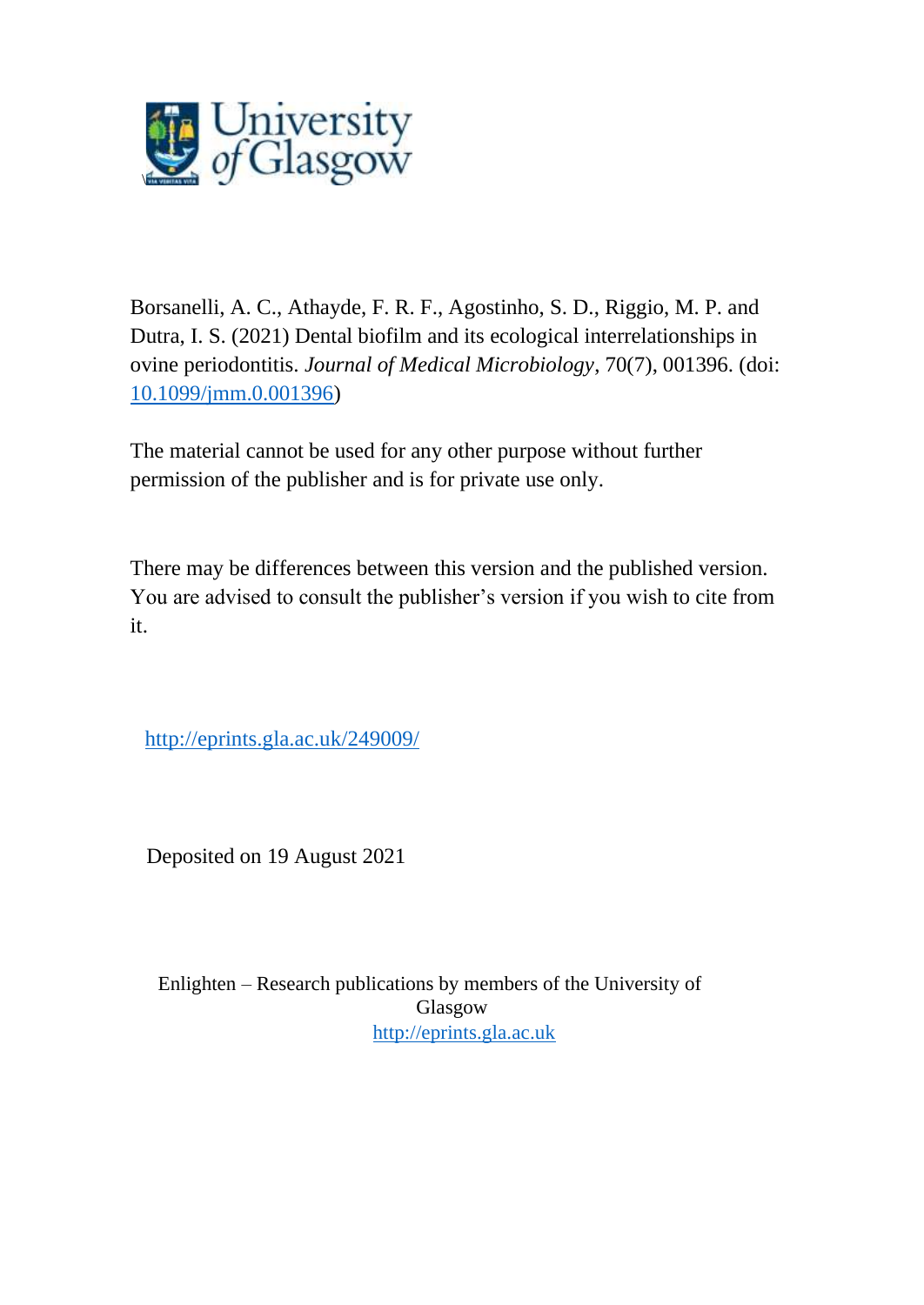## **Dental biofilm and its ecological interrelationships in ovine periodontitis**

- Ana Carolina Borsanelli<sup>1,\*</sup>, Flávia R. F. Athayde<sup>2</sup>, Sabrina D. Agostinho<sup>3</sup>, Marcello P. Riggio<sup>4</sup> , Iveraldo S. Dutra<sup>2</sup>
- Department of Veterinary Medicine, School of Veterinary Medicine and Animal Science,
- Universidade Federal de Goiás (UFG), Goiânia, Goiás, Brazil
- Department of Production and Animal Health, School of Veterinary Medicine, São
- Paulo State University (Unesp), Araçatuba Campus, São Paulo, Brazil
- Department of Preventive Veterinary Medicine, São Paulo State University (Unesp),
- Jaboticabal Campus, São Paulo, Brazil
- <sup>4</sup> Dental School, University of Glasgow, Glasgow, United Kingdom
- 11 \*Correspondence: Ana Carolina Borsanelli, [anaborsanelli@ufg.br](mailto:anaborsanelli@ufg.br)
- BioProject ID PRJNA701760 (NCBI)

## **Abstract**

 **Introduction.** Periodontitis, one of the most common oral disorders in sheep, is caused by a mixed and opportunistic microbiota that severely affects the health

and welfare of animals. However, little is known about the ecological processes

involved and the composition of the microbiota associated with the development

of the disease.

 **Hypothesis/Gap Statement.** Using high-throughput sequencing of 16S ribosomal RNA gene and network analysis it would be possible to discriminate the microbiomes of clinically healthy sheep and those with periodontitis and possibly identify the key microorganisms associated with the disease.

 **Aim.** The present study aimed to characterise the composition of dental microbiomes and bacterial co-occurrence networks in clinically healthy sheep and animals with periodontitis.

 **Methodology.** Dental biofilm samples were collected from 10 sheep with periodontitis and 10 clinically healthy animals. Bacteria were identified using high-28 throughput sequencing of the 16S ribosomal RNA gene.

 **Results.** The most prevalent genera in the dental microbiota of sheep with periodontitis were *Petrimonas*, *Acinetobacter*, *Porphyromonas* and *Aerococcus*. In clinically healthy animals, the most significant genera were unclassified *Pasteurellaceae, Pseudomonas,* and *Neisseria. Fusobacterium* was found at high prevalence in the microbiomes of both groups*.* The dental microbiota of sheep in the two clinical conditions presented different profiles and the diversity and richness of bacteria was greater in the diseased animals. Network analyses showed the presence of a large number of antagonistic interactions between bacteria in the dental microbiota of animals with periodontitis, indicating the occurrence of a dysbiotic community. Through the interrelationships, members of the *Prevotella* genus are likely to be key pathogens, both in the dental microbiota of healthy animals and those with periodontitis. *Porphyromonas* stood out among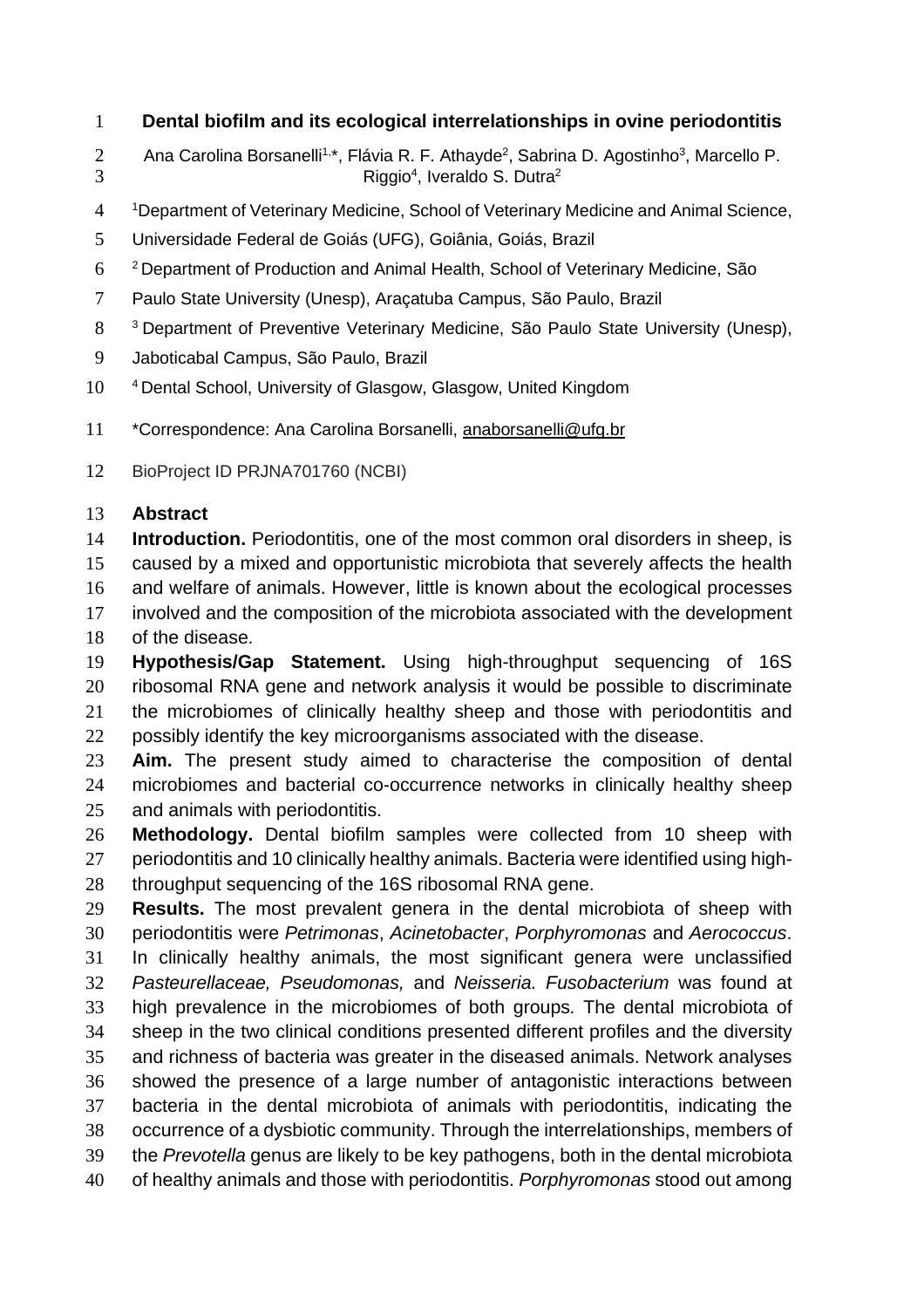the top three nodes with more centrality and the largest number of hubs in the networks of animals with periodontitis.

 **Conclusion.** The dental biofilm microbiota associated with ovine periodontitis is dysbiotic and with significant antagonistic interactions, which discriminates healthy animals from diseased animals and highlights the importance of key bacteria, such as *Petrimonas*, *Porphyromonas*, *Prevotella* and *Fusobacterium* species.

 Keywords: periodontitis, sheep, dental biofilm, dysbiosis, high-throughput sequencing, networks.

## **INTRODUCTION**

 Composition, accumulation and dysbiosis of the dental biofilm, together with the host immune-inflammatory response, are elements involved in the aetiology of periodontitis in ruminants [1,2]. In the context of these mixed and complex infections it is essential to understand the ecological relationships present in dental biofilms, which would allow understanding of the interrelationships between the components of the microbiota and how changes within this community could contribute to the progression of disease [3].

 From an ecological point of view, the mouth represents a complex ecosystem, with peculiar structures and characteristics, which differentiate it from all other bodily surfaces [4]. With different habitats and ecological conditions at each site of the oral cavity, the different surfaces allow colonisation by a wide microbiota, especially the teeth since they have a non-scaling surface. Indeed, similarities and dissimilarities are observed in the oral or dental microbiota of different species of mammals [1, 5-7], and result from long-term coevolution in each evolutionary lineage [8].

 In efforts to identify or associate microorganisms with the occurrence of the disease in sheep, classic studies used conventional bacterial culture of dental biofilms [9-11], until the introduction of culture-independent molecular methods [12-15]. Although these results have shown a set of potential periodontal pathogens, they have limits as a discriminatory reference for robust studies on aetiopathogenesis or even in the development and evaluation of disease control measures.

 Bearing in mind that ovine periodontitis is a disease apparently distributed worlwide [10-14, 16-21], due to unknown environmental factors or polymicrobial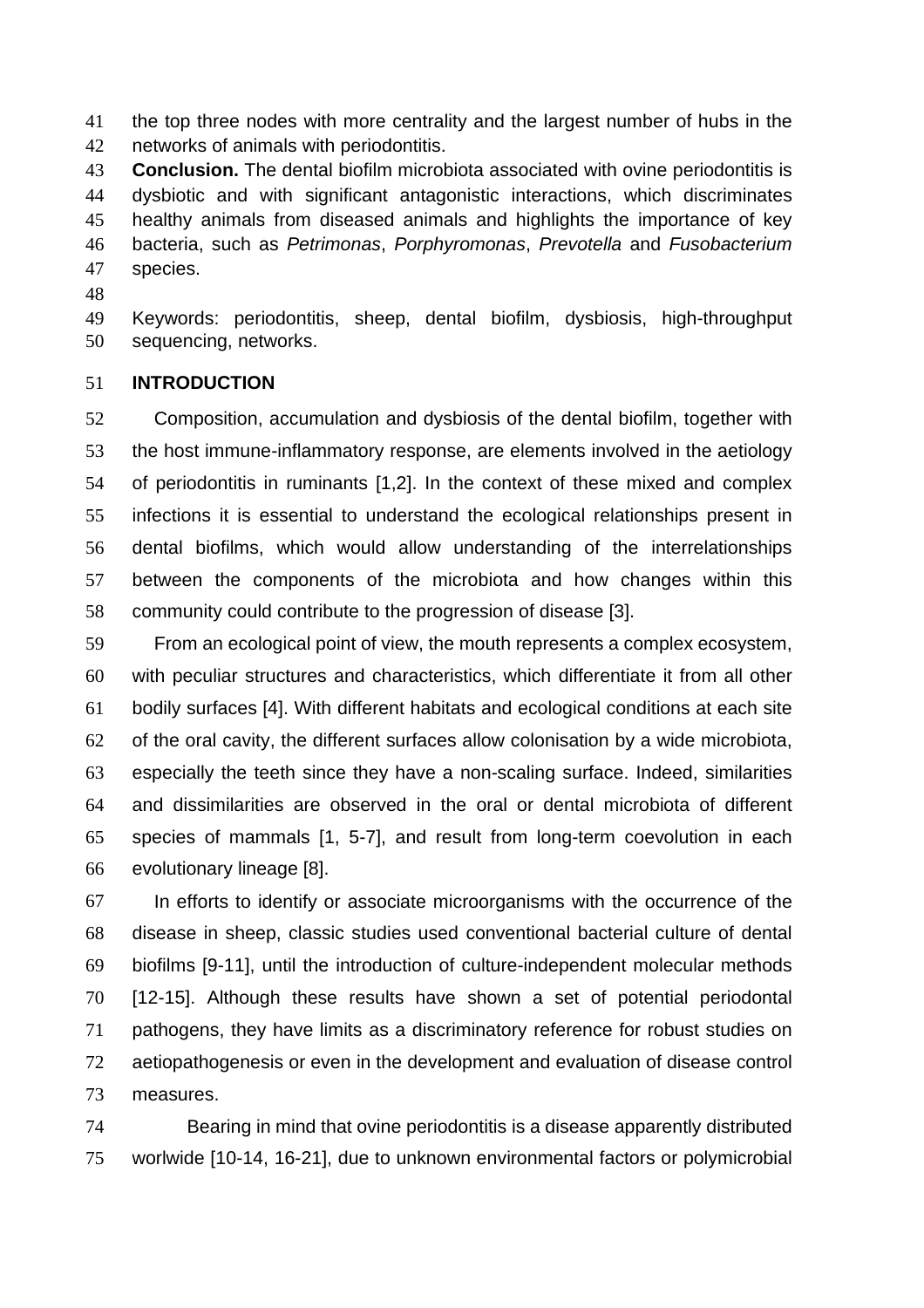modifiers, the present study aims to characterise the composition of the dental microbiota and the networks of bacterial co-occurrence of animals, under two distinct clinical conditions, using high-throughput sequencing of the 16S rRNA gene.

## **METHODS**

## **Periodontal clinical examination**

 The clinical status of 20 adult sheep from one herd at São Paulo State, was established through oral examination with the aid of a mouth-opening device and periodontal pocket depth was determined using a Williams periodontal probe [13,14,22].

 Since periodontitis include alterations of the gingival tissue and a progressive loss of periodontal attachment and alveolar bone, the criteria for the the diagnosis of the disease was the presence of a periodontal pocket (the distance from the gingival margin to the bottom of the periodontal pocket as measured with a graduated probe) with a depth greater than 5 mm, with bleeding on probing (presence of blood around the gingival margin or inside the periodontal pocket after probing) and suppuration (presence of pus inside the periodontal pocket) in the incisor teeth [13,14,20,22].

 The periodontal clinical condition of the animals was classified as healthy when there was no evidence of gingival recession, no periodontal pockets (subgingival sulcus:1 to 3 mm in the lip face of the incisors; 4 to 5 mm in the lingual face of the incisors), no suppuration and no evidence of any other oral disease [13,14,22]. The universal probe was inserted to the base of the periodontal pocket or the subgingival sulcus and moved gently around the tooth surface and pocket/sulcus depth measurement obtained [13,14,22].

## **Collection of dental biofilm**

 Dental biofilm samples were obtained from the periodontal pocket of 10 sheep with periodontitis and the gingival sulcus of 10 animals with teeth considered clinically healthy. From the gingival sulcus, the collection was performed from the labial surface of the first incisor, since it represents the oldest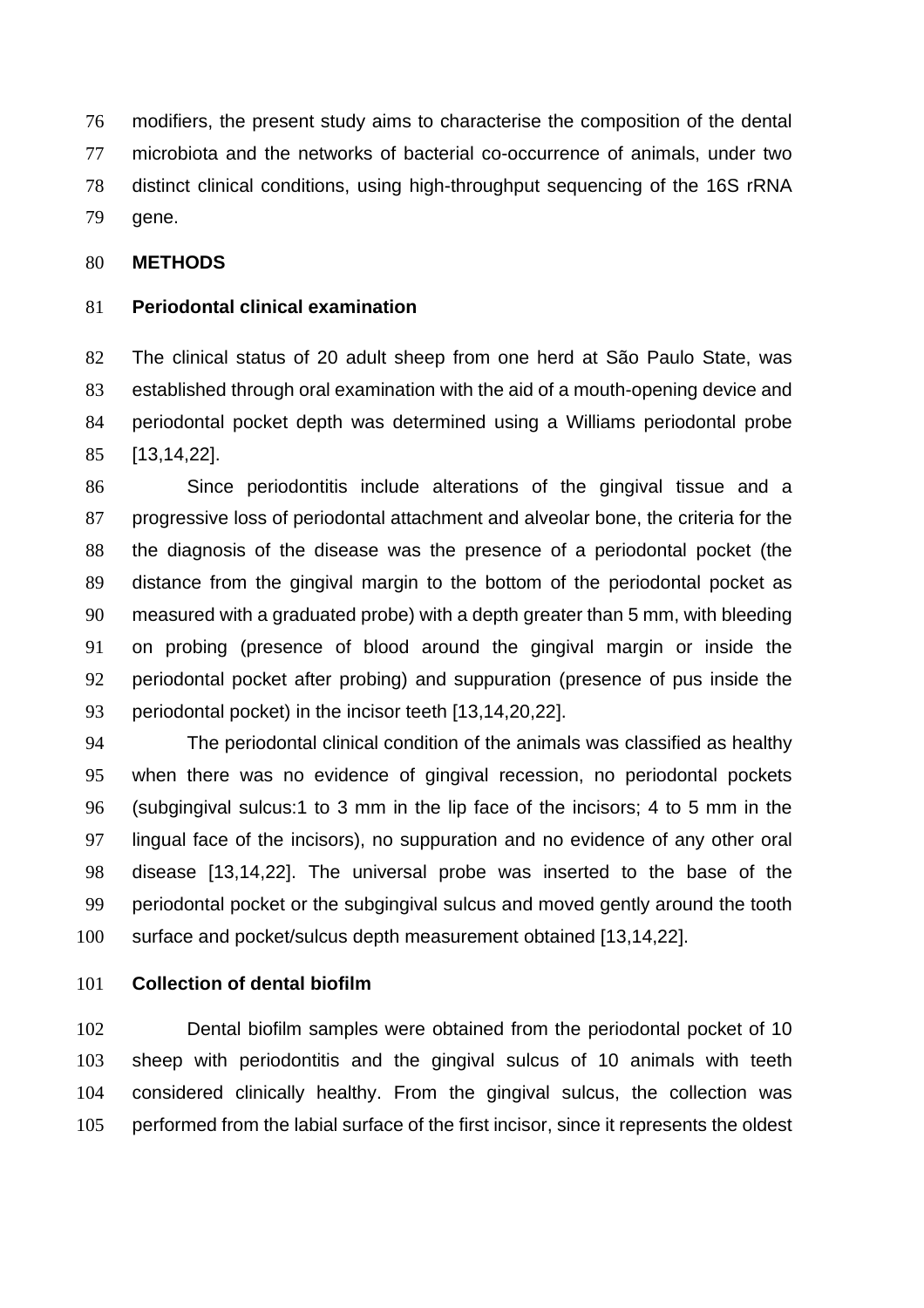incisor tooth of the animal, and consequently the one exposed to the greatest accumulation of biofilm.

 The collection of material from the periodontal pocket and gingival sulcus was performed after removing the supragingival bacterial biofilm with sterile gauze or curette. The samples were collected with a sterile curette, with a single scraping of the dental biofilm, stored in 250 μL of RNAlater (Sigma–Aldrich, Dorset, UK), transported under refrigeration and stored at -80ºC until samples were processed.

## **DNA Extraction**

 DNA extraction from dental biofilm samples was performed with the GenElute Mammalian Genomic DNA Miniprep Kit in accordance with the manufacturer's instructions (Sigma, St. Louis, USA).

## **High-throughput sequencing**

 PCR amplicon libraries targeting the V4 region of the 16S rRNA gene (515F-806R) were produced using a barcoded primer set adapted for the Illumina HiSeq2000 and MiSeq platforms [23,24]. Amplicons were paired-end sequenced on an Illumina MiSeq using customised sequencing primers and procedures [23] at the Environmental Sample Preparation and Sequencing Facility (ESPSF) at Argonne National Laboratory, USA.

#### **Sequencing data analysis**

 Bioinformatics analysis was performed using Mothur software (v. 1.42) [25], with some changes to the standard protocol of Kozich et al. [26]. Sequences were assembled and aligned to SILVA reference bank (version 132) [27] and the pre-cluster step was not performed. To identify and extract the chimeric sequences, VSEARCH algorithm was used [28] and to classify the sequences, the Bayesian classifier obtained from the Ribosomal Database Project (RDP) 16S [29] was used with a confidence score of 80%. Sequences were clustered into operational taxonomic units (OTUs), and for data normalisation the resulting OTU table was subsampled to an equal depth per sample.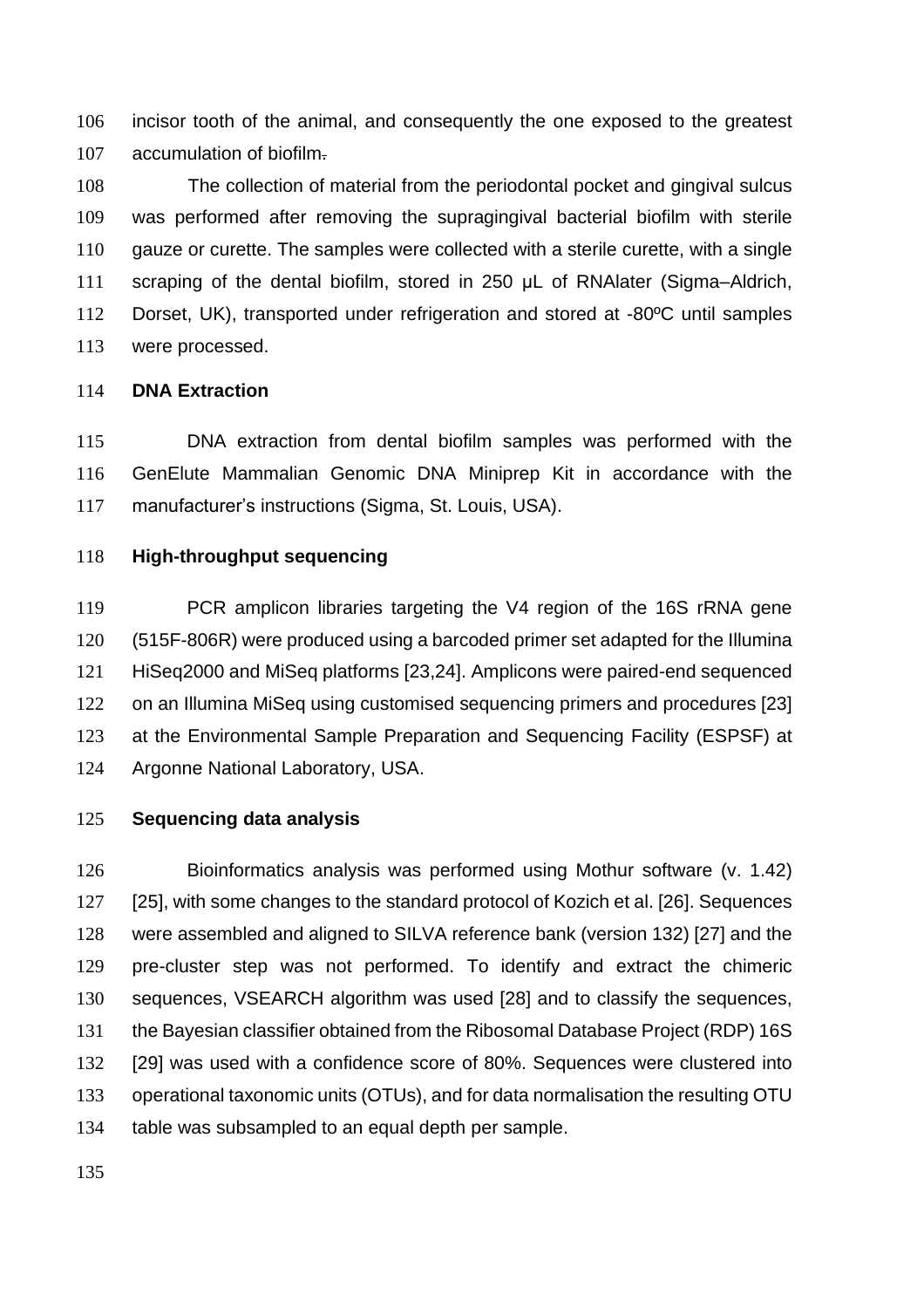#### **Statistical analysis**

 Diversity analysis (Shannon Diversity Index and the Chao-1 estimate of total species richness), principal component analysis (PCoA), and differences between microbial profiles of the groups by analysis of molecular variance (AMOVA), both using Bray-Curtis distance, were calculated in mothur version 1.41.3 [25]. Differences in diversity output were tested with the Wilcoxon test in R software (version 3.6.1; R Foundation for Statistical Computing, Austria) [30]. After removing rare OTUs with a sum of less than ten from the OTU table, linear discriminant analysis effect size (LEfSe) [31] was used to determine which OTUs and taxa were differentially abundant between the groups. The analysis was performed using the online LEfSe workflow on the Huttenhower lab Galaxy platform [\(http://huttenhower.sph.harvard.edu/galaxy/\)](http://huttenhower.sph.harvard.edu/galaxy/).

#### **Network analysis**

The co-occurrence network between OTUs was inferred using the SparCC (Sparce Correlations for Compositional data) implemented in mothur. This algorithm estimates the linear Pearson correlations between the log-transformed components and statistical significance of the inferred correlations was assessed using a bootstrap [32]. The filtered matrices with an absolute correlation of 0.5 and p < 0.01 were calculated using R and the Cytoscape package version 3.8.0 [33,34].

#### **RESULTS**

## **Sequencing output**

 Sequencing generated a total of 680,084 reads for the 20 samples. When removing sequencing errors and unwanted sequences, 83.4% of the sequences (567,255) remained, which were clustered into 194,457 unique reads. Of these, 10,971 (5.6%) sequences considered chimeras were identified and removed. With the remaining 183,486 sequences, alignment was made against SILVA bank [27] and 6,501 reads were not classified and thus were removed. The remaining 525,434 (77.2%) reads were attributed to operational taxonomic units (OTUs). To normalise the data in the OTU counts per sample, a subsample was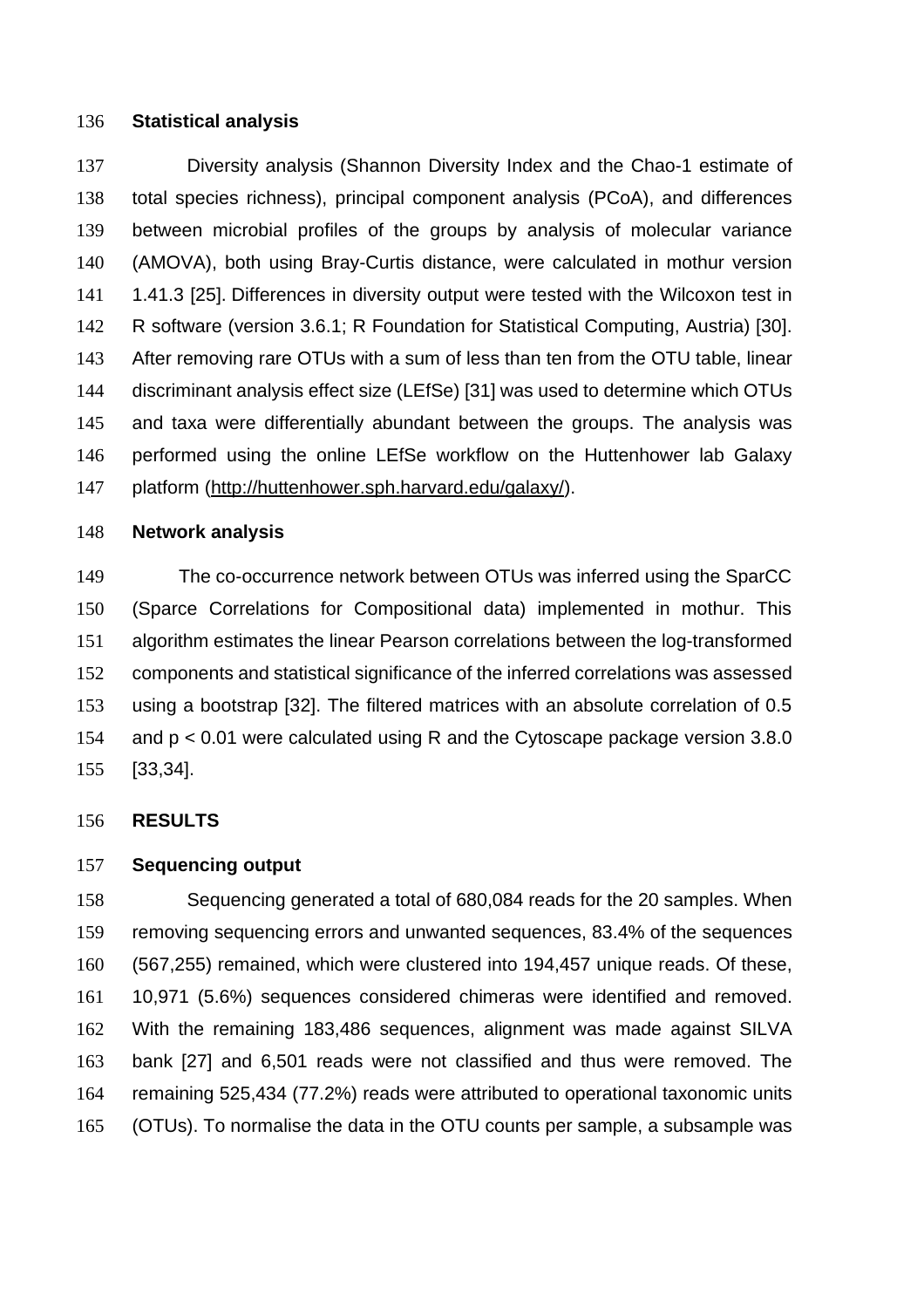performed with 3100 reads in the processed data and the removal of OTUs with a count of less than 10, thus leaving 428 OTUs.

**Relative abundance of bacterial phyla and genera in dental biofilm**

 A total of 18 phyla were identified in the ovine dental microbiome. Five phyla showed a relative abundance greater than 1% in the dental microbiome of animals with periodontitis and, together, represented 94% of the sequences. These were Bacteroidetes (31.1%), Firmicutes (29.6%), Proteobacteria (15.5%), Fusobacteria (14.2%), and Synergistetes (3.6%). In the dental microbiome of the 10 clinically healthy sheep, 5 phyla represented 97.5% of the sequences. The most prevalent phyla were Proteobacteria (59.7%), Fusobacteria (12.8%), Firmicutes (11.3%), Bacteroidetes (9.8%) and Actinobacteria (3.8%). As these values and Fig 1 show, the more perceptible differences were observed in Proteobacteria, Bacteroidetes and Firmicutes. The relative abundance of Proteobacteria was lower in animals with periodontitis (Fig 1). Conversely, the relative abundance of Bacteroidetes was three times higher in the periodontitis microbiome (31.1% versus 9.8%).

 In total, 195 genera were identified in the dental microbiome and only 30 genera showed a relative abundance greater than 1%. In the 10 clinically healthy animals, 142 genera were identified, with only 18 having a relative abundance greater than 1%. The most prevalent genera in the microbiomes of healthy animals were unclassified *Pasteurellaceae* (25.4%), *Neisseria* (9.9%), *Fusobacterium* (9.0%), *Pseudomonas* (7.6%), *Porphyromonas* (3.1%) and unclassified *Leptotrichiaceae* (3.0%). In the 10 animals with periodontitis, 166 genera were identified and 19 showed a relative abundance greater than 1%. The most prevalent genera in the microbiomes of animals with periodontitis were *Petrimonas* (17.2%), *Fusobacterium* (12.2%), *Acinetobacter* (5.5%), *Porphyromonas* (5.5%), *Aerococcus* (3.0%), *Bacteroides* (2.8%), and *Christensenellaceae* R7 (2.5%). As these values and Fig. 2 show, the most perceptible differences were observed in *Fusobacterium* and *Porphyromonas*, since the abundance of both increased in the microbiomes of animals with periodontitis.

 Of the 30 genera that had a relative abundance greater than 1%, only 6 were shared among clinically healthy animals with periodontitis: *Bacteroides,*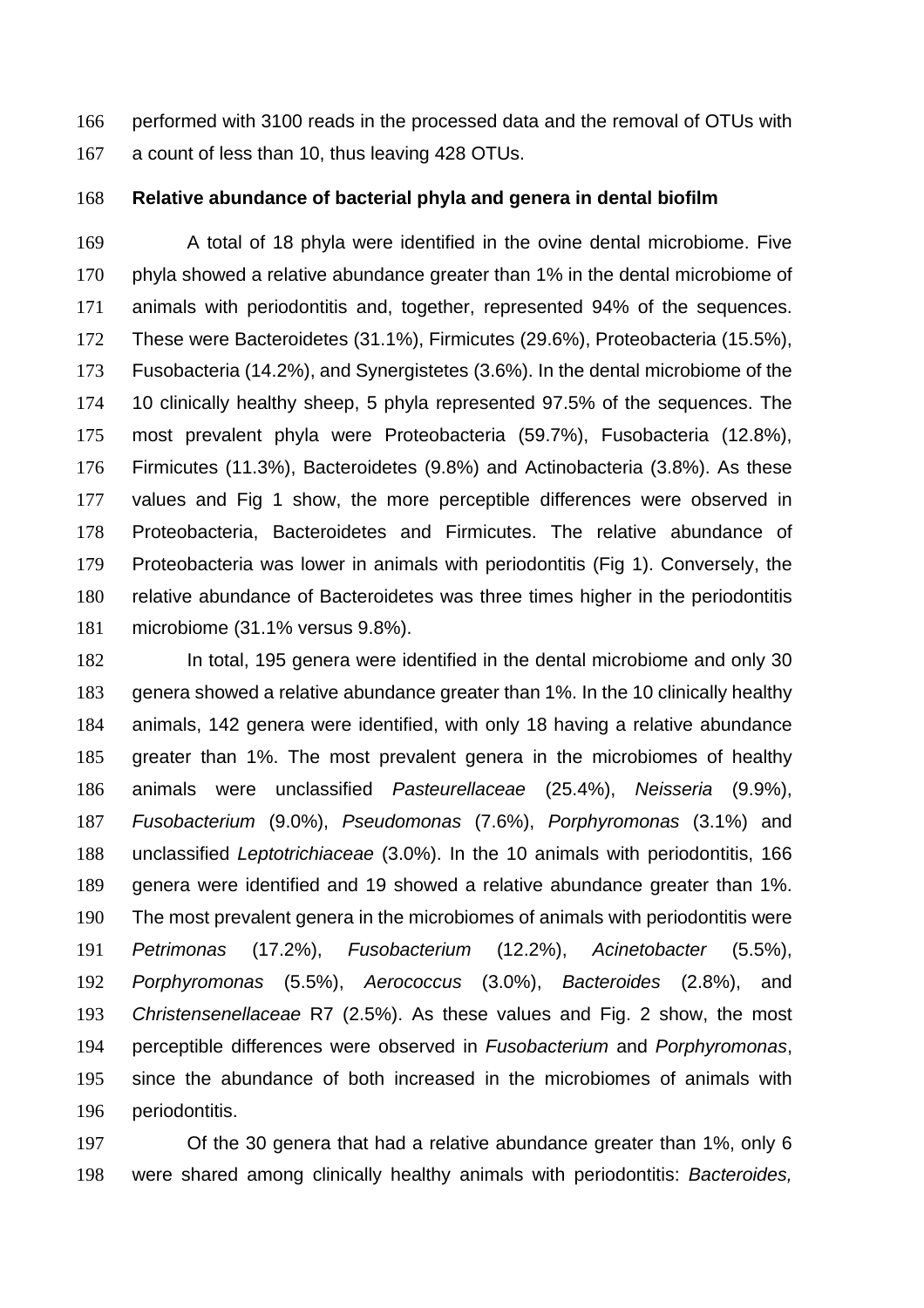*Fusobacterium, Methylobacterium, Porphyromonas, Pseudomonas and Streptococcus* (Table 1)*.* The clinically healthy animals presented 11 unique genera in their dental microbiomes (Table 2), among which unclassified *Pasteurellaceae* (25.4%) and *Neisseria* (9.9%) were most abundant. Animals with periodontitis had 13 unique genera (Table 3), the most abundant being *Petrimonas* (17.2%) and *Acinetobacter* (5.5%).

## **Microbial Profile Analysis**

 Differences between the dental microbiomes of clinically healthy sheep and those with periodontitis were observed by principal component analysis (Figure 3). Generally, the healthy and periodontitis samples tended to cluster separately, and the periodontitis samples demonstrated lower intra-sample variability relative to the healthy samples. A statistically significant difference between the microbial profiles of health and disease was observed (p<0.001, AMOVA). Bray-Curtis analysis showed 94% dissimilarity between the dental microbiomes of healthy animals and those with periodontitis.

 Statistically significant differences between the dental microbial profiles of healthy and diseased animals was observed in species richness or diversity (Figure 4). On average, samples from sheep with periodontitis harboured 153 OTUs (SD 29.3, range 80-189), while samples from clinically healthy animals contained 72 OTUs (SD 32.8, range 31-129).

# **Differences in the composition of dental microbiomes of sheep with periodontitis and those considered clinically healthy**

 Of the 428 OTUs identified in the dental microbiome, 158 (37%) showed significant differences between the groups evaluated (p <0.05) and had a linear discriminant analysis (LDA) score larger than 2 in LEfSe (Figure 5). The genera most strongly associated with the dental microbiome of sheep with periodontitis were *Petrimonas, Acinetobacter, Porphyromonas* and *Aerococcus* (43 OTUs LDA > 3.2; p < 0.05)*.* In the dental microbiome of clinically healthy animals (15 OTUs LDA> 3.2; p <0.05), the most significantly associated genera were unclassified *Pasteurellaceae, Pseudomonas* and *Neisseria* (Figure 5). The *Fusobacterium* genus was found at high prevalence in the dental microbiome of both groups (LDA > 3.2; p < 0.05; Figure 5).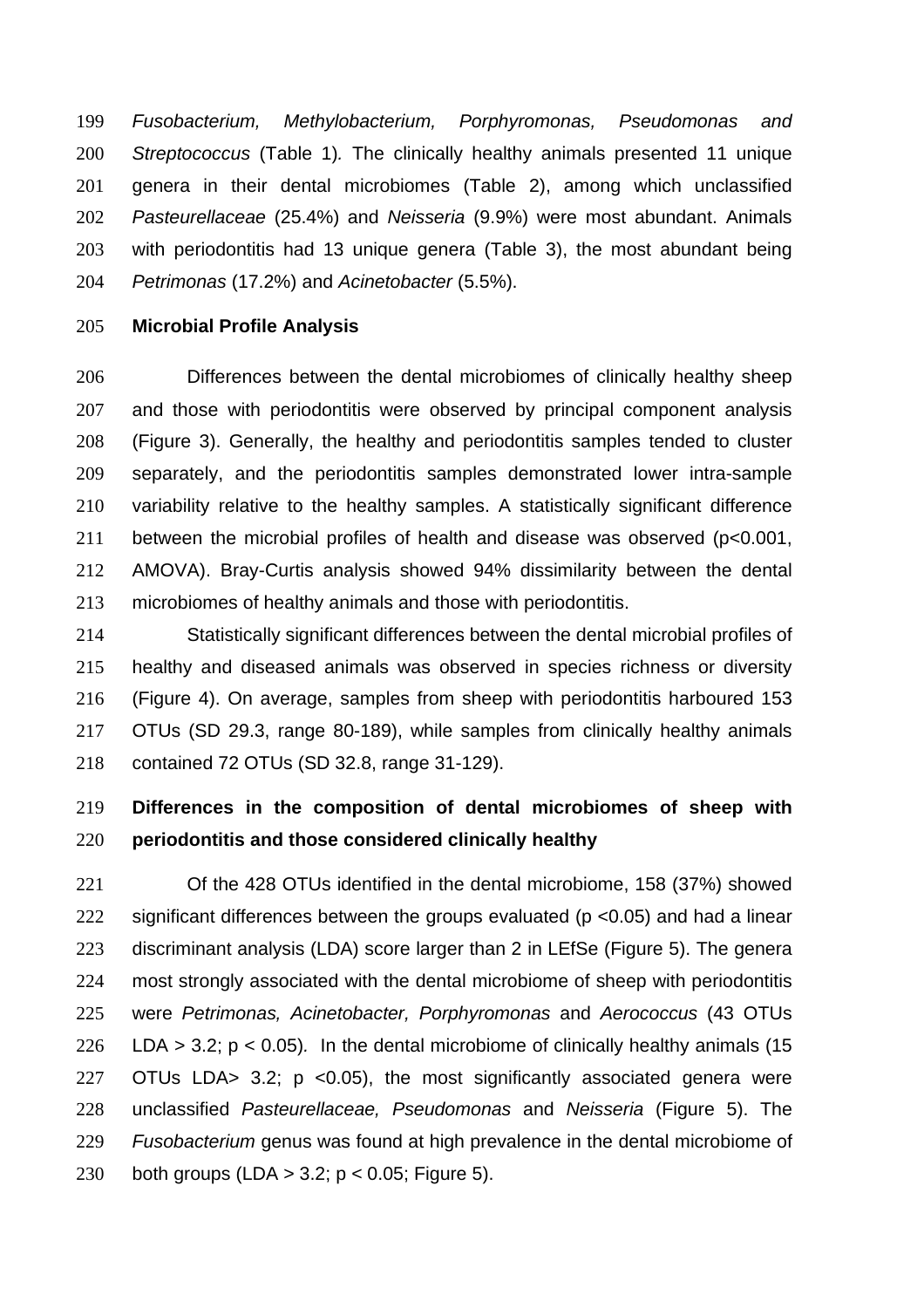## **Bacterial networks**

 Of the 428 OTUs submitted to the correlation, the network of 10 animals with periodontitis presented 312 OTUs (nodes) interacting 2874 times (edges)and 73% of these interactions were positive (positive edges) and 27% were negative (negative edges). A total of 14 phyla represented these nodes and the most prevalent were Firmicutes (44.9%), Bacteroidetes (19.6%) and Proteobacteria (17.9%) (Figure 6). Among the 159 genera identified in networks of animals with periodontitis, *Porphyromonas*, *Streptococcus* and *Christensenellaceae\_R-7\_group* were most abundant,with a total of 12 OTUs each*.* Among the OTUs with greater prominence for the number of connections (Hubs) were *OTU224-Neisseriacea, OTU207-Anaerolineaceae, OTU110- Streptococcus, OTU165-Micrococcus,* and *OTU308-Paraclostridium. Porphyromonas, Succiniclasticum* and unclassified *Pasteurellaceae* were the bacteria with the highest betweenness centrality in the networks of animals with periodontitis.

 The clinically healthy animals had a smaller network, with 265 OTUs (nodes) interacting 1253 times (edges) with 92% positive interactions (positive edges) and 8% negative (negative edges). Nodes were distributed in 15 phyla, with more than 50% concentrating on Firmicutes (37%), Proteobacteria (24.9%) and Bacteroidetes (18.9%) (Figure 6). Among the 137 genera identified in the networks of clinically healthy animals, the most representative were *Streptococcus*, unclassified *Pasteurellaceae* and *Prevotella\_1*, representing 13, 10 and 9 OTUs, respectively. The most prominent OTUs by the number of interactions (Hubs) were OTU299- *Ruminococcus\_1*, OTU210- *Ruminococcus\_1*, OTU316-*Prevotella\_1*, OTU430-*Treponema\_2* and OTU251- *Saccharofermentans*. *Janthinobacterium, Methylobacterium* and *Prevotella\_1* were the bacteria with the highest centrality betweenness in the networks of healthy animals.

 When comparing the two networks, that of clinically healthy animals showed greater modularity (ability of nodes to establish intensely connected communities), reaching 0.70 against 0.47 in diseased animals. It was also possible to observe a larger diameter (the shortest distance between the two nodes furthest from the network, measured in number of edges) in healthy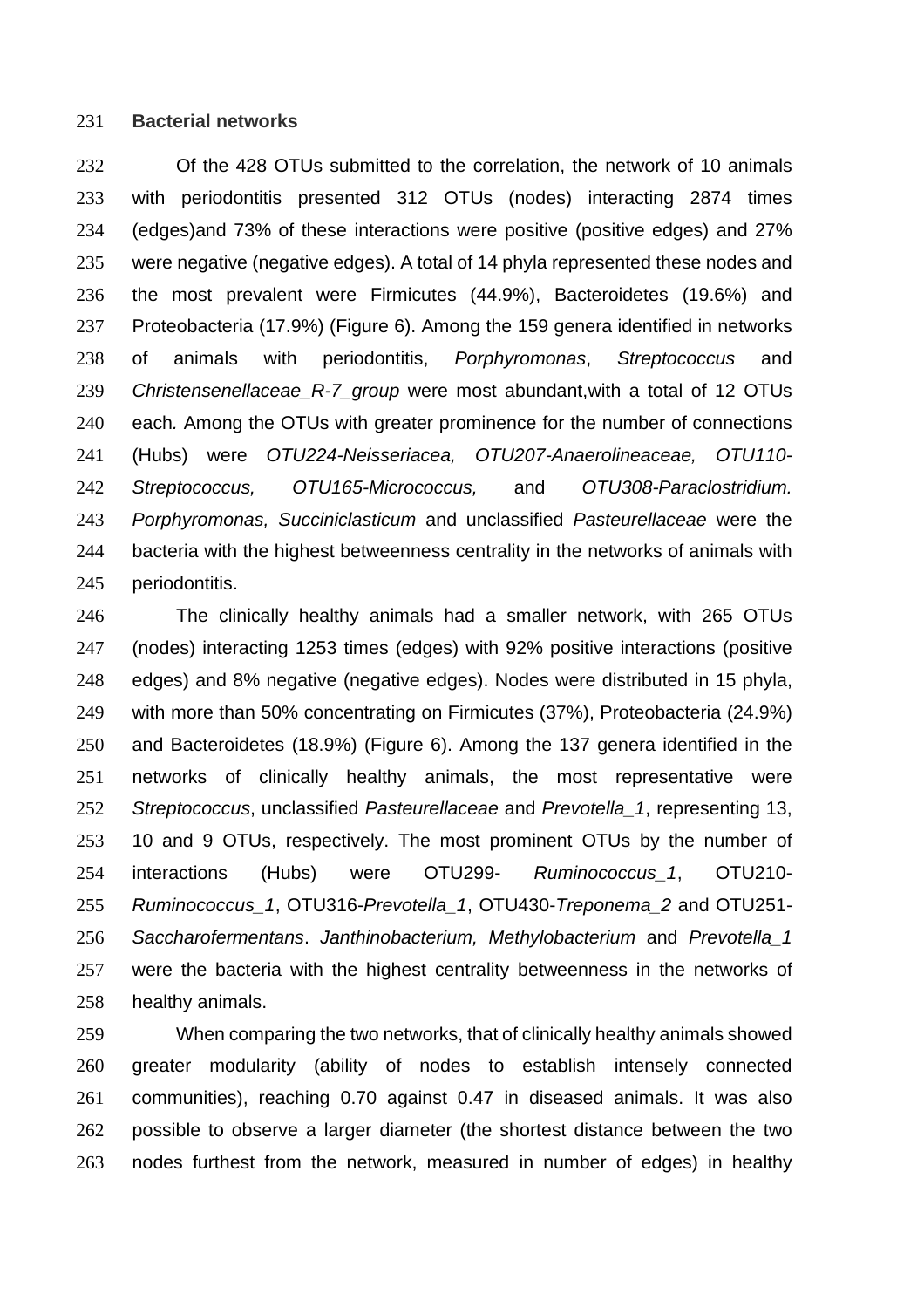animals compared to those with periodontitis (10 and 6, respectively). However, the networks of animals with periodontitis showed a higher number of 266 interactions, with the average degree at 18 (maximum  $= 61$ ) while the healthy 267 animals had a degree average of 9 (maximum  $= 27$ ).

#### **DISCUSSION**

 Periodontitis are population disorders in ruminants, with distinct epidemiological particularities, but which conceptually and in their aetiopathogenesis are similar to what occurs in other animal species [35]. Although this alleged similarity has remained and reinforced as a perception in 273 the evolution of periodontitis studies in sheep, the differences can now be better evidenced using high-throughput bacterial 16S rRNA gene sequencing. The present study is the first to use this tool to characterise the structure of dental microbiomes and the networks of bacterial co-occurrence of clinically healthy 277 sheep and those with periodontitis. Thus, it reveals the possibility of objectively discriminating the dysbiotic process in the dental microbiota of ovine periodontitis and reinforces one of the principles of Socransky's Postulate [36,37].

 Statistically significant differences were observed in the composition of the dental microbiota of the two clinical conditions evaluated, with communities showing 94% dissimilarity. The increase in the relative abundance of Bacteroidetes and Firmicutes and the decrease in the relative abundance of Proteobacteria in the dental microbiome of animals with periodontitis are noteworthy. These results show that, even at a higher level of classification, there are differences in abundance between the microbiomes of healthy animals with periodontitis. This represents a substantial advance in knowledge about sheep dental communities since no study has evaluated the composition of these microbiomes at the phylum level.

 Proteobacteria, Fusobacteria, Firmicutes, Bacteroidetes and Actinobacteria were the most prevalent phyla in the dental microbiomes of 292 clinically healthy sheep. These same taxonomic categories were also the most prevalent in the oral microbiome in humans and other animal species. Thus, at the phylum level, clinically healthy sheep have a microbiota similar to that identified in the biofilm of cattle, dogs, cats and humans [1, 38-41].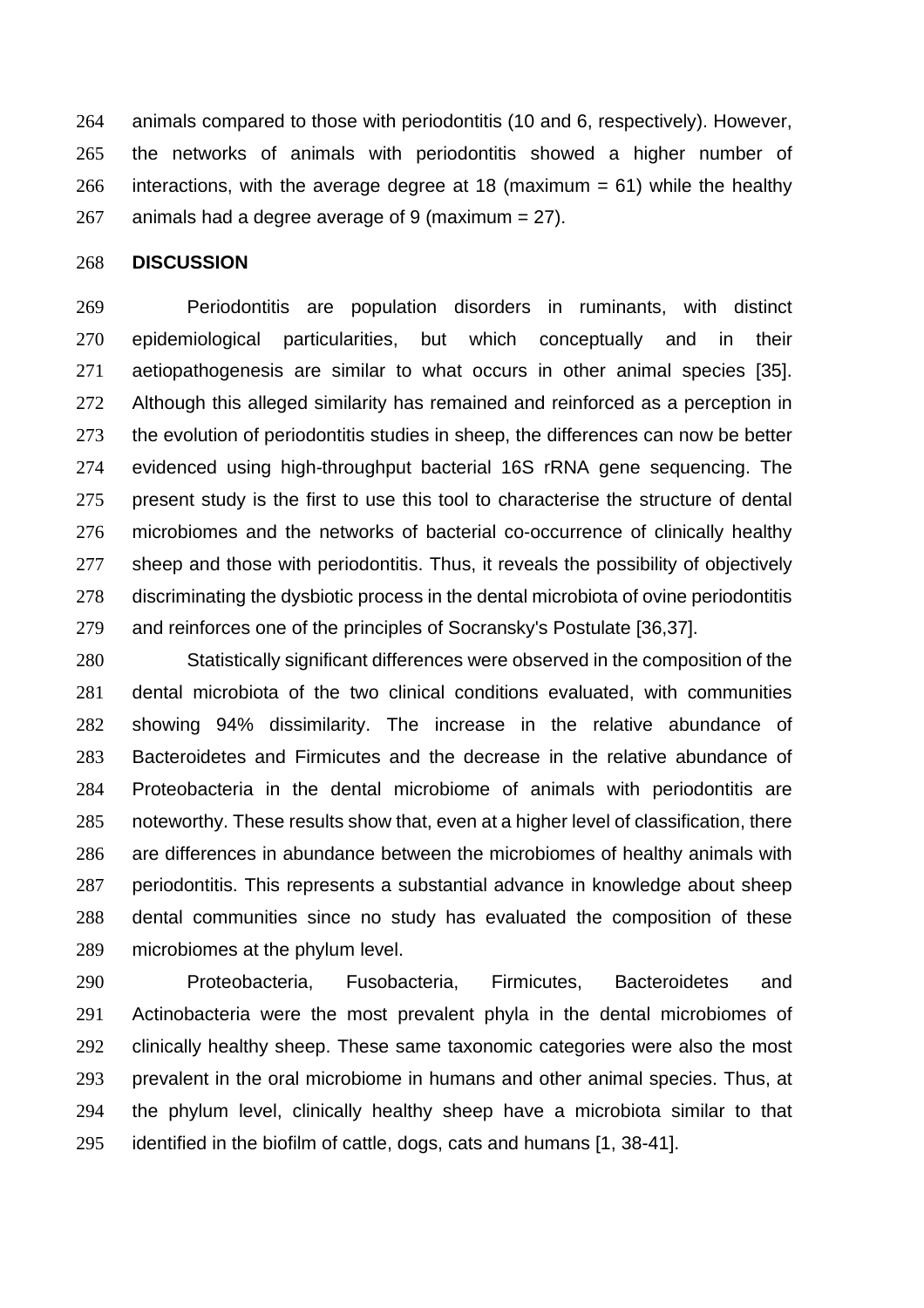In relation to animals with periodontitis, similarities at the phylum level were also observed with the oral microbiota of cattle and sheep raised in Scotland. In cattle, Bacteroidetes, Firmicutes, Proteobacteria and Fusobacteria showed a high prevalence in the oral microbiome of animals with periodontitis [1]. In sheep, the phylum Bacteroidetes was identified only in animals with periodontitis [12].

 Among the most prevalent genera in the dental microbiomes of healthy sheep, unclassified *Pasteurellaceae*, *Pseudomonas*, and *Neisseria* were most abundant. These bacteria have already been identified in the oral microbiota of healthy dogs, cats and horses [5,38,40,42,43). In the present study, unclassified *Pasteurellaceae* stood out as the genus with the highest relative abundance among the unique taxa identified in the dental microbiota of clinically healthy sheep. Recently, members of *Pasteurellaceae* family have been identified only in sheep with periodontitis [12]. In the present study, high-throughput sequencing results show that this genus was identified only in the microbiome of healthy sheep and can therefore be part of the balanced microbiome associated with periodontal health.

 The genera *Petrimonas*, *Acinetobacter*, *Porphyromonas*, and *Aerococcus* were most prevalent in periodontitis. In a recent study, *Acinetobacter* was identified in the oral microbiota of healthy sheep and *Porphyromonas* in animals with periodontitis [12]. *Porphyromonas* represents one of the most prevalent genera in the microbiota of cattle, sheep and humans with periodontitis [1,14,44,45] but has also been identified in the oral microbiota of healthy cats and dogs [38,43].

 In the present study, a high prevalence of *Fusobacterium* was observed in the oral microbiota of the two clinical conditions evaluated. This genus has recognised importance in the formation of dental biofilms and in recent studies its occurrence has also been reported in the oral microbiota of healthy and diseased sheep, goats and cattle with periodontitis [1,15,22]. In addition to being one of the most prevalent genera in animals with periodontitis, *Petrimonas* was also the most abundant genus among the unique genera identified in the dental microbiome of sheep with periodontitis. The *Petrimonas* genus is part of the phylum Bacteroidetes and has some similarities with the *Bacteroides* and *Tannerella* genera [46]*,* which contain periodontal pathogens of recognised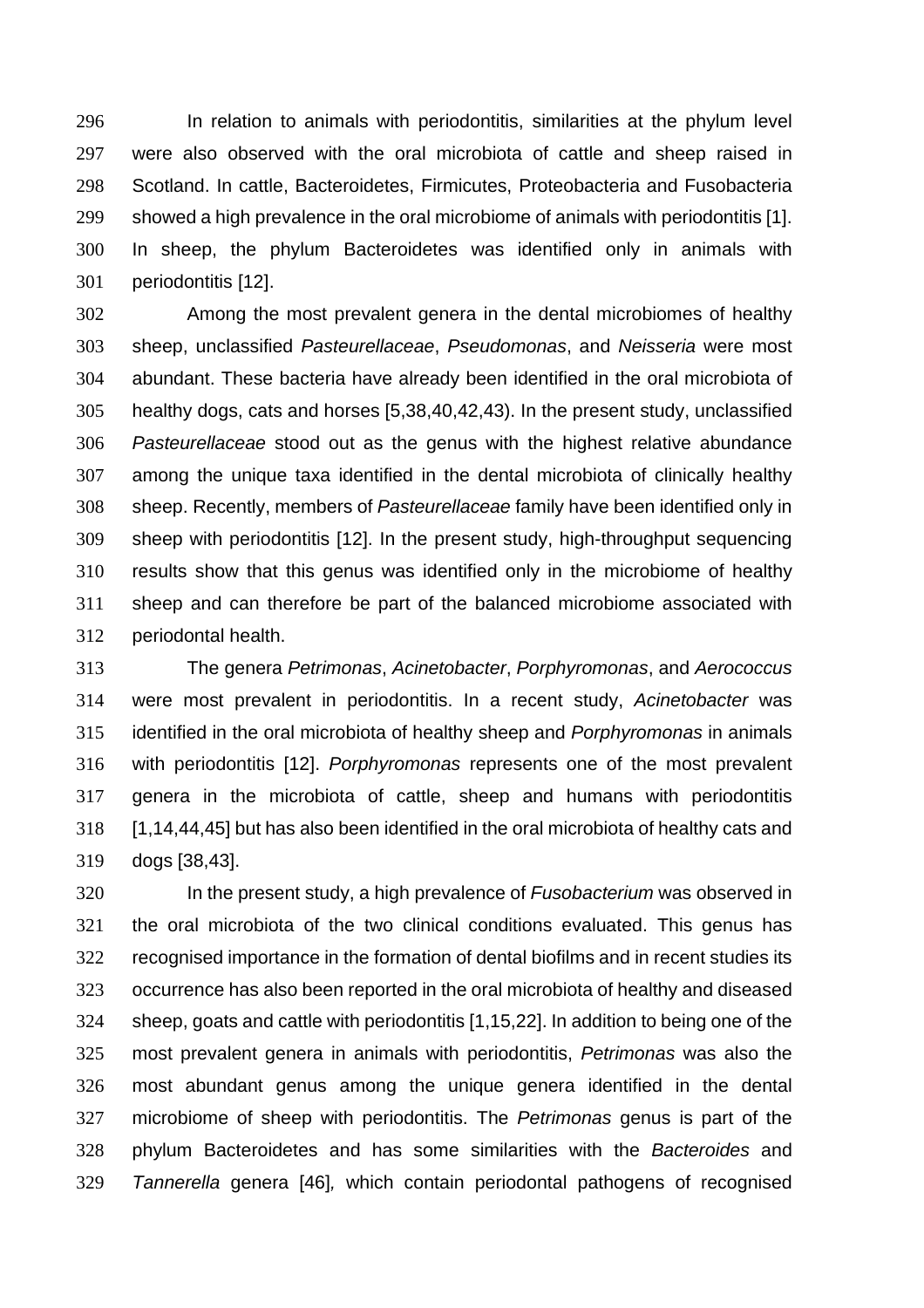importance. This is the first report that shows the association of this genus with ovine periodontitis. As an association does not mean causality, whether it acts as an accessory microorganism or as a potential pathogen in the aetiopathogenesis of periodontitis remains unknown.

 Statistically significant differences between the dental microbial profiles of healthy and diseased animals were observed in species richness or diversity and dental microbiomes of animals with periodontitis were richer and more diverse than those of clinically healthy animals. The same pattern could be evidenced in human patients [47]. In cattle, on the other hand, no statistically significant differences were observed in species richness or diversity of healthy and periodontitis microbiomes [1].

 Analysis of bacterial co-occurrence networks makes it possible to identify which microorganisms co-infect animals under the same conditions and indicate the presence of synergistic or antagonistic interactions between microorganisms in a given environment. The characterization of these bacterial interdependence relationships and the identification of the main pathogens involved can assist in the development of measures that prevent the formation of these connections and, consequently, assist in the treatment and the control of the disease. However, this premise needs to be proven. In the present study, the bacterial networks of sheep with periodontitis revealed a greater number of nodes and edges. The edges indicate the tendency for OTUs to co-occur in a certain niche, are the result of cooperation or competition between microorganisms and have biological, physiological and ecological significance [3]. However, networks of clinically healthy animals showed greater modularity i.e., the ability to form highly connected communities is superior in the dental microbiota of healthy animals. A modular community also suggests greater diversity in the functions of the species involved, which may imply a faster response of the components of this microbiome to external disturbances [48], indicating a balanced community.

 In the networks of healthy sheep biofilm, it was also possible to observe a greater number of positive interactions between OTUs than in animals with periodontitis. Networks with many positive interactions tend to indicate cooperation between members of that niche. These interactions can symbolise complementary or dependent microorganisms, representing a possible core group essential for that environment to thrive [3]. These results suggest that at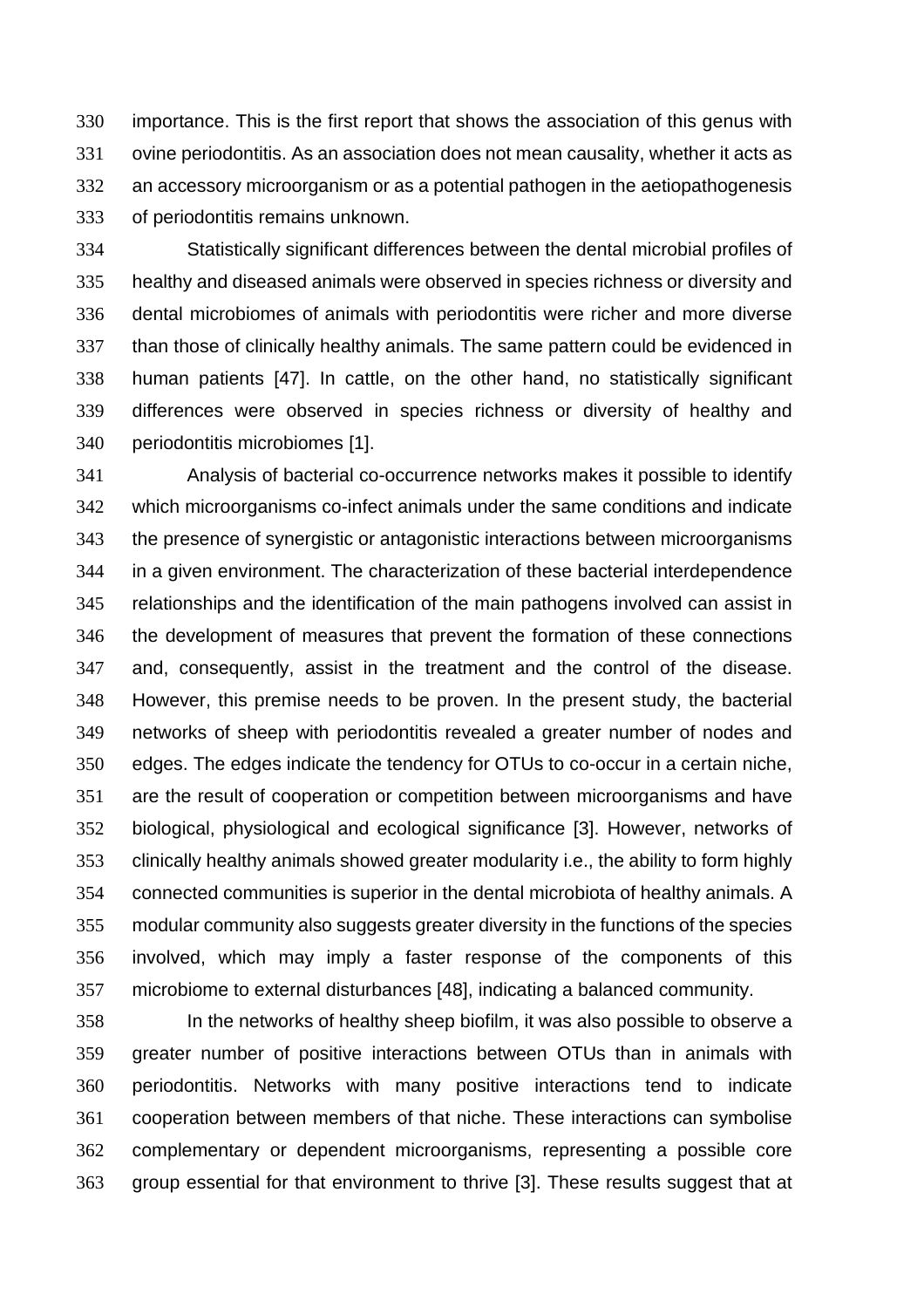least part of the dental microbiome of healthy animals is composed of a stable group of OTUs and in homeostasis.

 Negative interactions between microorganisms suggest competition between members of a given environment and may indicate groups of bacteria with general antagonistic behaviour [3]. In the networks of animals with periodontitis, the number of negative interactions was three times higher than in clinically healthy animals and several connections appeared to be broken, which can be interpreted as a possible consequence of microbiota dysbiosis in diseased animals.

 In the networks of both groups, some OTUs were identified with greater betweenness centrality, representing the possible key microorganisms within a connected community [49]. *Porphyromonas* genus stood out among the top three nodes with more centrality and the largest number of hubs in the networks of animals with periodontitis. Interestingly, in the present study *Prevotella\_1* stood out among the top three nodes with the greatest centrality and the largest number of hubs in the networks of healthy animals.

 Black-pigmented bacteria of the genera *Prevotella* and *Porphyromonas* are considered important pathogens in human and animal periodontitis [1,14,44,13], including 'broken mouth' periodontitis [12]. The results of the analysis of the networks of the present study highlight the relevance of *Porphyromonas* genus as a key pathogen in the dysbiotic microbiome associated with ovine periodontitis. These same results suggest that, in addition to their recognised importance in the development of periodontitis, representatives of the *Prevotella* genus may be fundamental for the maintenance of the microbiome associated with periodontal health, acting as a key microorganism within this community.

 The identification of key microorganisms could contribute to the development of new therapeutic approaches aimed at a limited number of pathogens with extreme relevance within the dysbiotic dental microbiome. In addition, new diagnostic tools can be developed if it is shown that periodontitis is caused by a keystone pathogen or a number of microorganisms acting in this way [50]. However, association does not mean causality. Thus, future studies should evaluate the interaction between these key microorganisms and the host in an attempt to develop measures of treatment, prevention and control to the disease.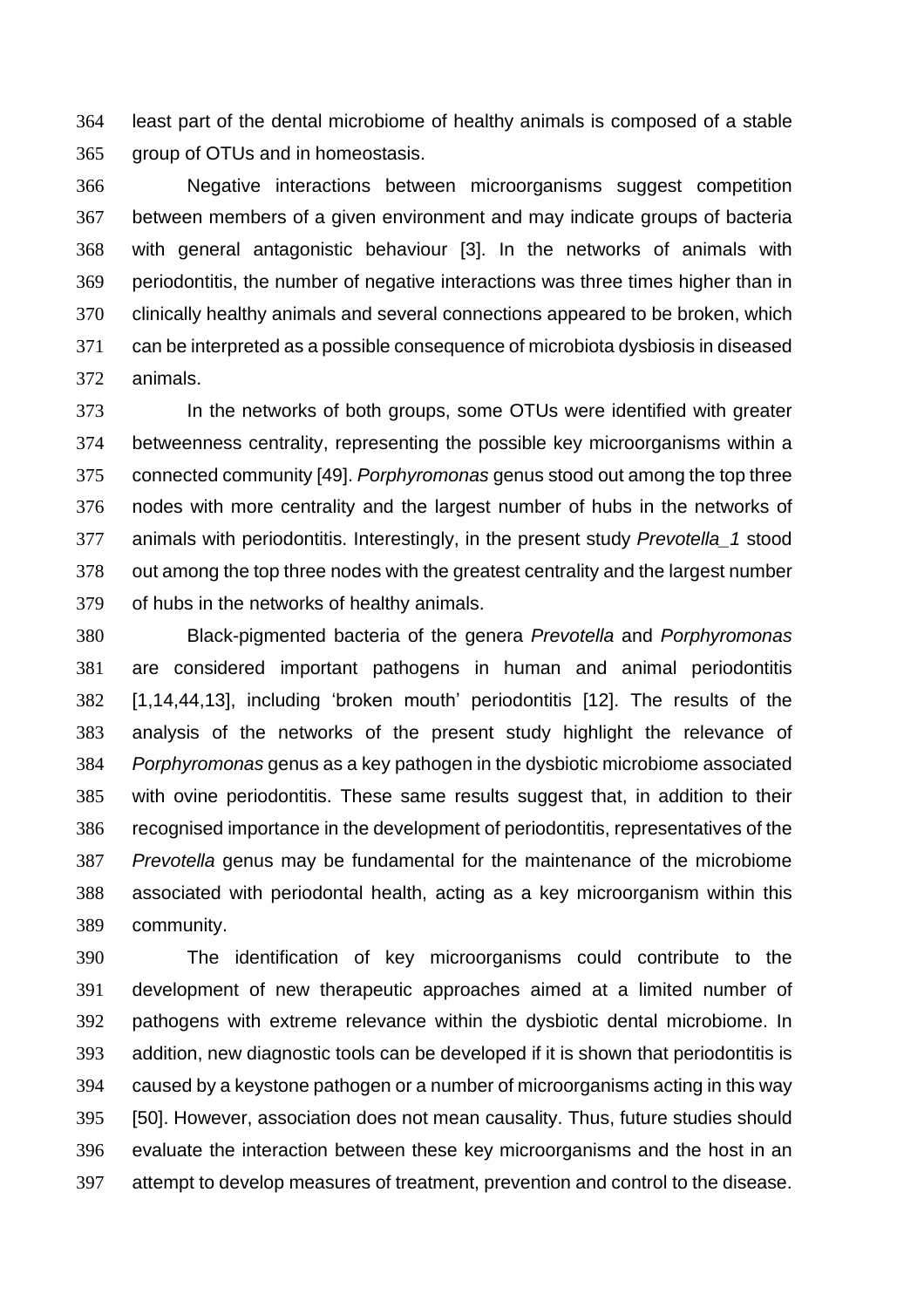The results of the present study indicated that the dental microbiomes of periodontitis and clinically healthy sheep have different profiles and that the diversity and richness of microorganisms is higher in diseased animals, with emphasis on the *Petrimonas* genus. Network analyses demonstrated the presence of a large number of antagonistic interactions between microorganisms in the biofilm of animals with periodontitis, indicating the occurrence of a dysbiotic community. The role of the *Prevotella* genus as a key pathogen in both the microbiomes of healthy and diseased animals was also highlighted. Thus, these novel findings contribute to the evolution of knowledge about the aetiopathogenesis of ovine periodontitis as well as, possibly, for the development of tools for the evaluation of measures to control the different clinical forms of ovine periodontitis.

## **Funding information**

 We acknowledge the USAID and the National Academies of Sciences, Engineering, and Medicine of the United States (NAS) for funding our research under PEER project 4-299, USAID agreement AID-OAA-A-11-00012. Any opinions, findings, conclusions, or recommendations expressed here are those of the authors alone, and do not necessarily reflect the views of USAID or the NAS.

#### **Author contributions**

 A.C.B. conceptualisation, methodology, investigation, data curation, writing and project administration; F.R.F.A. methodology, software, formal analysis, data curation and writing; S.D.A. conceptualisation, methodology, investigation, data curation, writing and project administration; M.P.R. conceptualisation, methodology, formal analysis and writing; I.S.D. conceptualisation, methodology, investigation, resources, funding, supervision, project administration and writing.

## **Conflicts of interest**

The authors declare that there are no conflicts of interest.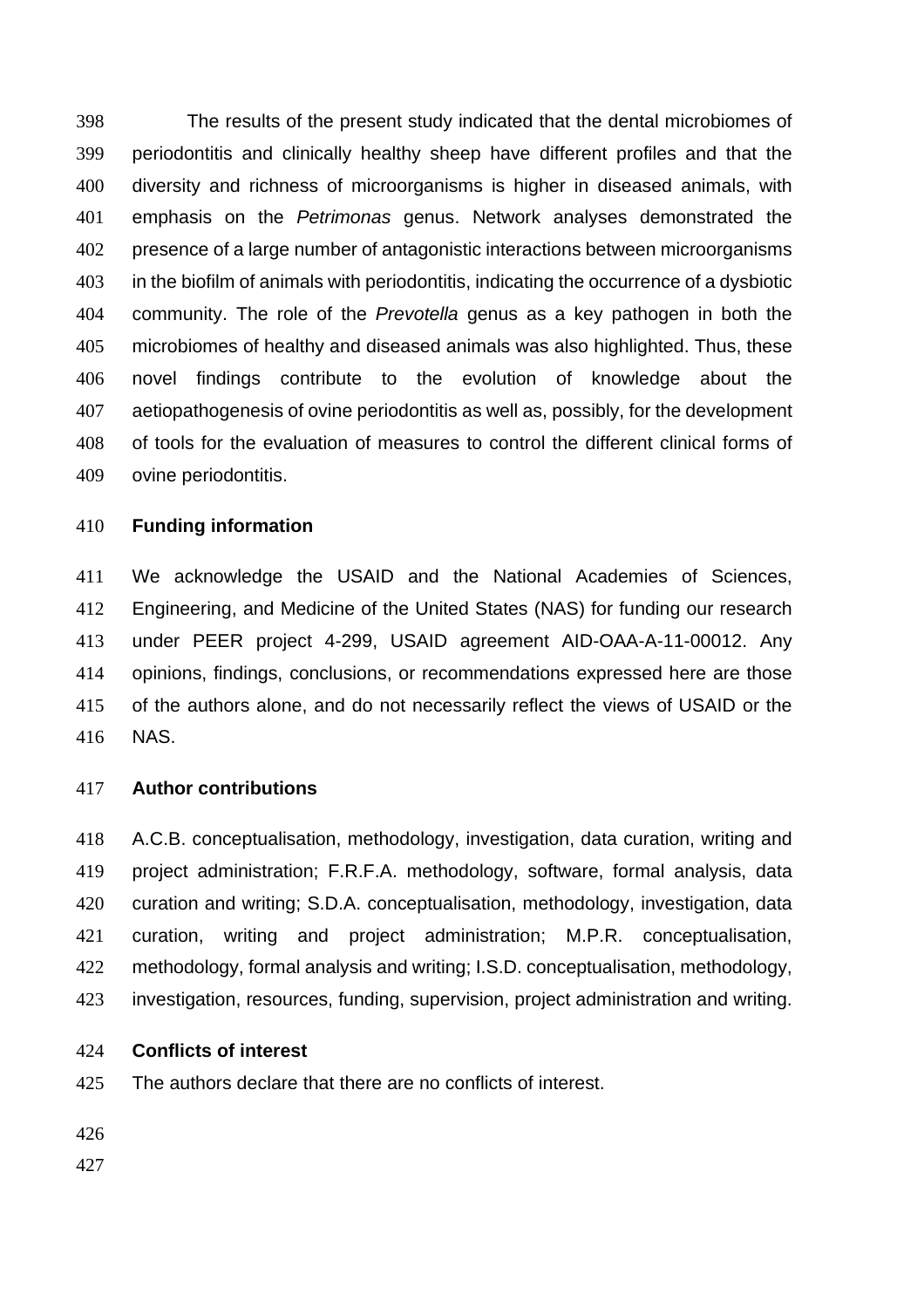## **Ethical approval**

 This study was approved by the Ethics Committee on Animal Experimentation of São Paulo State University (Unesp), Jaboticabal Campus (Protocol FCAV Nº 018976/17).

## **References**

- 1. Borsanelli AC, Lappin DF, Viora L, Bennett D, Dutra IS, Brandt BW, et al. Microbiomes associated with bovine periodontitis and oral health. *Vet Microbiol* 2018;218:1-6.
- 2. Borsanelli AC, Lappin D, Viora L, King G, Bennett D, Dutra IS, et al. Evaluation of tissue levels of Toll-like receptors and cytokine mRNAs associated with bovine periodontitis and oral health. *Res Vet Sci* 2018; 118:439-443.
- 3. Fernandez M, Riveros JD, Campos M, Mathee K, Narasiham G. Microbial "social networks". *BMC Genomics* 2015;16:10.1186/1471-2164-16-S11- S6.
- 4. Marsh PD, Martins MV, Lewis MAO, Williams DW. In: Oral Microbiology, 5 ed. Churchill Livingstone Elsevier, Oxford, 2009;232p.
- 5. Kennedy R, Lappin DF, Dixon PM, Buijs MJ, Zaura E, Crielaard W, et al. The microbiome associated with equine periodontitis and oral health. *Vet Res* 2016;47:49-57.
- 6. Harris S, Croft J, O´Flynn C, Deusch O, Colyer A, Allsopp J, et al. A pyrosequencing investigation of differences in the feline subgingival microbiota in health, gingivitis and mild periodontitis*. PLoS One* 2015;10(11):e0136986.
- 7. Davis EM. Gene sequence analyses of the healthy oral microbiome in humans and companion animals: a comparative review. *J Vet Dent* 2016;33(2):97-107.
- 8. Dethlefsen L, Mcfall-Ngai M, Relman D. An ecological and evolutionary perspective on human-microbe mutualism and disease. *Nature* 2007;449:811–818.
- 9. McCourtie J, Poxton IR, Spence JA, Aitchison GU. Preliminary study of the anaerobic bacteria isolated from subgingival plaque from sheep. *Vet Microbiol* 1989;21(2):139-146.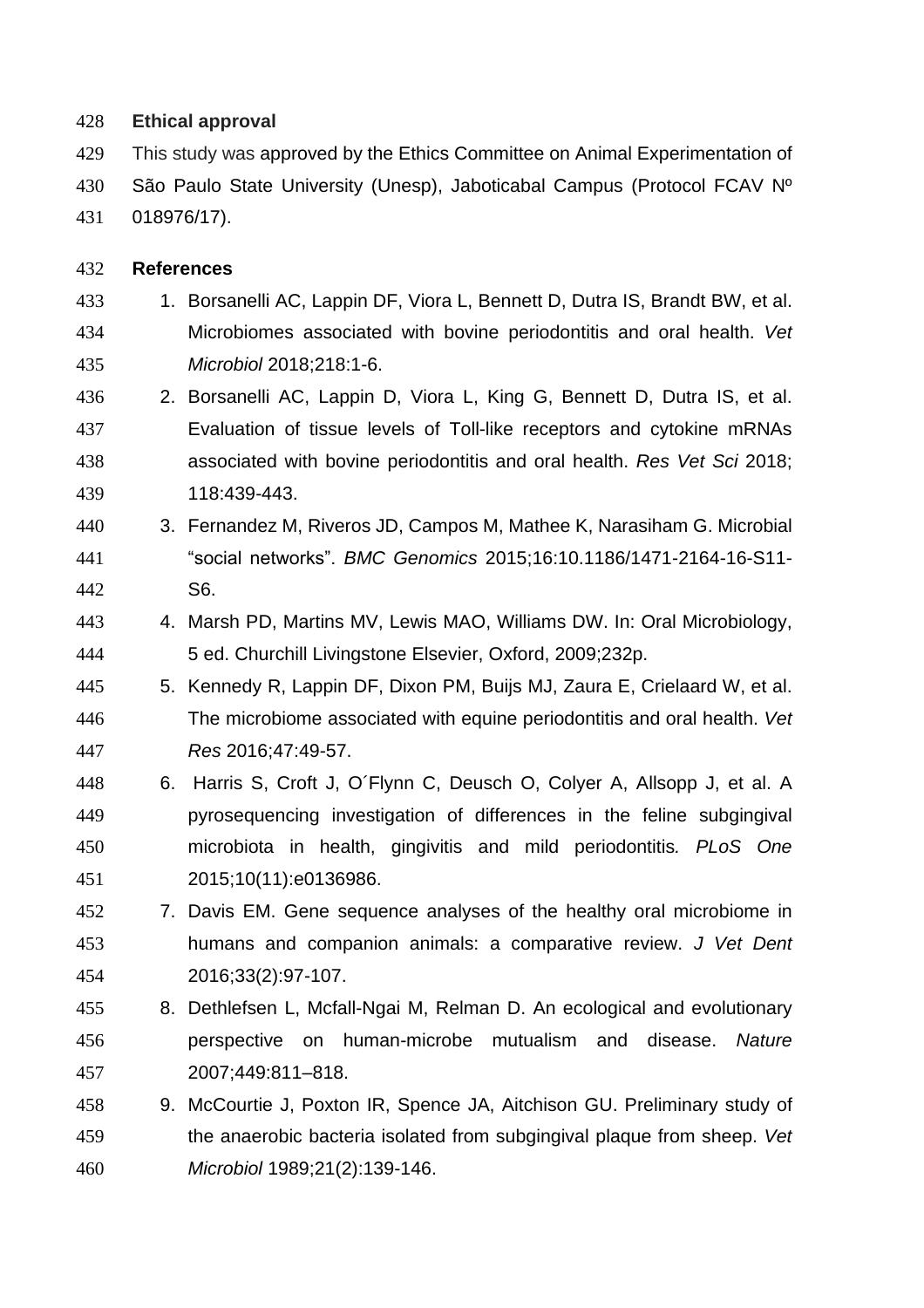- 10.McCourtie J, Poxton IR, Brown R, Whittaker CR, Spence JA, Aitchison GUA. Longitudinal study of the cultivable subgingival bacteria isolated from sheep during the development of broken mouth periodontitis. *J Med Microbiol* 1990;31:275-283.
- 11.Duncan WJ, Persson GR, Sims TJ, Braham P, Pack ARC, Page RC. Ovine periodontitis as a potential model for periodontal studies. *J Clin Periodontol* 2003;30:63–72.
- 12.Riggio MP, Jonsson N, Bennett D. Culture-Independent Identification of Bacteria Associated with ovine "broken-mouth" periodontitis. *Vet Microbiol* 2013;166:664-669.
- 13.Borsanelli AC, Ramos TNM, Gaetti-Jardim Jr E, Schweitzer CM, Dutra IS. *Treponema* species in the subgingival microflora of ovine periodontitis. *Vet Rec* 2016;180:150.
- 14.Borsanelli AC, Gaetti-Jardim Jr E, Schweitzer CM, Viora L, Busin V, Riggio MP. Black pigmented anaerobic bacteria associated with ovine periodontitis. *Vet Microbiol* 2071;203:271–274.
- 15.Silva NS, Borsanelli AC, Gaetti-Jardim Jr E, Schweitzer CM, Silveira JAS, Bomjardim HA, Dutra IS, Barbosa JD. Subgingival bacterial microbiota associated with ovine periodontitis. *Pesq Vet Bras* 2019;39(7):454-459.
- 480 16. Gunn RG. A note on the effect of broken mouth on the performance of Scottish blackface hill ewes. *Anim Prod Sci* 1970;12:517-520.
- 17.Aitchison GU, Spence TA. Dental disease in hill sheep: an abattoir survey. *J Comp Pathol* 1984;94:285-300.
- 18.Baker JR, Britt DP. Dental calculus and periodontal disease in sheep. *Vet Rec* 1990;108:331-333.
- 19.West DM. Dental disease of sheep. *New Zeal Vet J* 2002;50(3):102-104
- 20.Silva NS, Silveira JAS, Lima DHS, Bomjardim HA, Brito MF, Borsanelli AC, Dutra IS, Barbosa JD. Epidemiological, clinical and pathological aspects of an outbreak of periodontitis in sheep. *Pesq Vet Bras* 2016;36(11):1075-1080.
- 21.Arcaute MR, Ferrer LM, Lacasta D, González JM, Heras M, Borobia M, et al. Prevalence of dental and mandibular disorders in culled sheep in Spain. *Aust Vet J* 2020;98(9):438-441.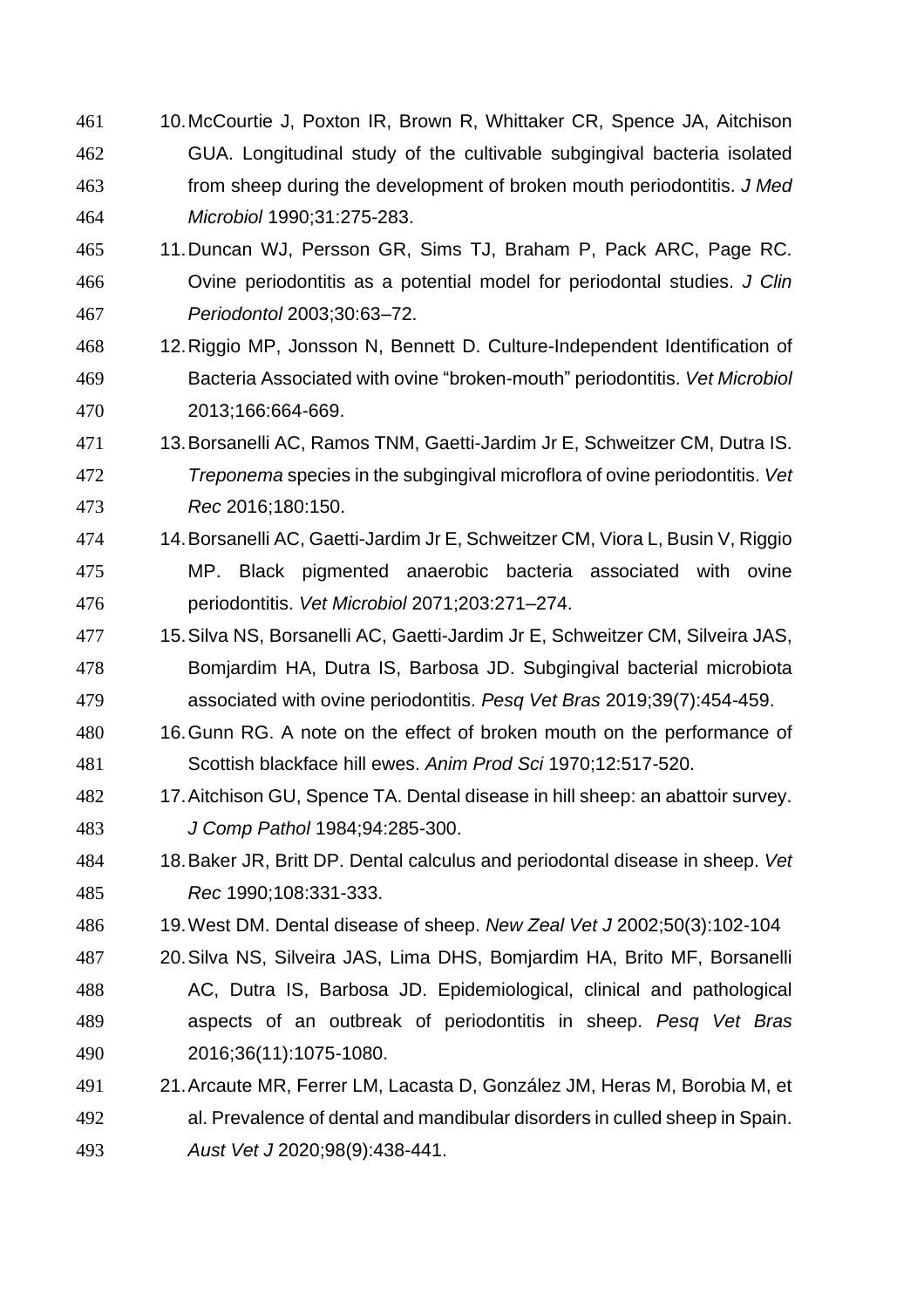- 22.Campello PL, Borsanelli AC, Agostinho SD, Schweitzer CM, Gaetti-Jardim E, Döbereiner J, Dutra IS. Occurrence of periodontitis and dental wear in dairy goats. *Small Ruminant Res* 2019:175;133-141.
- 23.Caporaso JG, Lauber CL, Walters WA, Berg-Lyons D, Lozupone CA, Turnbaugh PJ, et al. Global patterns of 16S rRNA diversity at a depth of millions of sequences per sample. *Proc Natl Acad Sci* 2011;108(Suppl 1): 4516–4522.
- 24.Caporaso JG, Lauber CL, Walters WA, Berg-Lyons D, Huntley J, Fierer N, et al. Ultra-high-throughput microbial community analysis on the Illumina HiSeq and MiSeq platforms. *ISME J* 2012;6(8):1621-1624.
- 25.Schloss PD, Westcott SL, Ryabin T, Hall JR, Hartmann M, Hollister EB, et al. Introducing mothur: open-source, platform-independent, community- supported software for describing and comparing microbial communities. *Appl Environ Microbiol* 2009;75(23):7537-7541.
- 26.Kozich JJ, Westcott SL, Baxter NT, Highlander SK, Schloss PD. Development of a dual-index sequencing strategy and curation pipeline for analyzing amplicon sequence data on the MiSeq Illumina sequencing platform. *Appl Environ Microbiol* 2013;(17):5112-20.
- 27.Quast C, Pruesse E, Yilmaz P, Gerken J, Schweer T, Yarza P, et al. The SILVA ribosomal RNA gene database project: improved data processing and web-based tools. *Nucleic Acids Res* 2013;41:590–596.
- 28.Rognes T, Flouri T, Nichols B, Quince C, Mahé F. VSEARCH: a versatile open source tool for metagenomics. *Peer J* 2016;4:e2584;DOI 10.7717/peerj.2584.
- 29.Wang Q, Garrity GM, Tiedje JM, Cole JR. Naïve Bayesian Classifier for Rapid Assignment of rRNA Sequences into the New Bacterial Taxonomy. *Appl Environ Microbiol* 2007;73:5261-5267.
- 30.R Core Team (2019). R: A language and environment for statistical computing. R Foundation for Statistical Computing, Vienna, Austria.
- 31.Segata N, Izard J, Waldron L, Gevers D, Miropolsky L, Garrett W, et al. Metagenomic biomarker discovery and explanation. *Genome Biol* 2011;12:2-18.
- 32.Friedman J, Alm EJ. Inferring correlation networks from genomic survey data. *PLoS Comput Biol* 2012;8:1–11.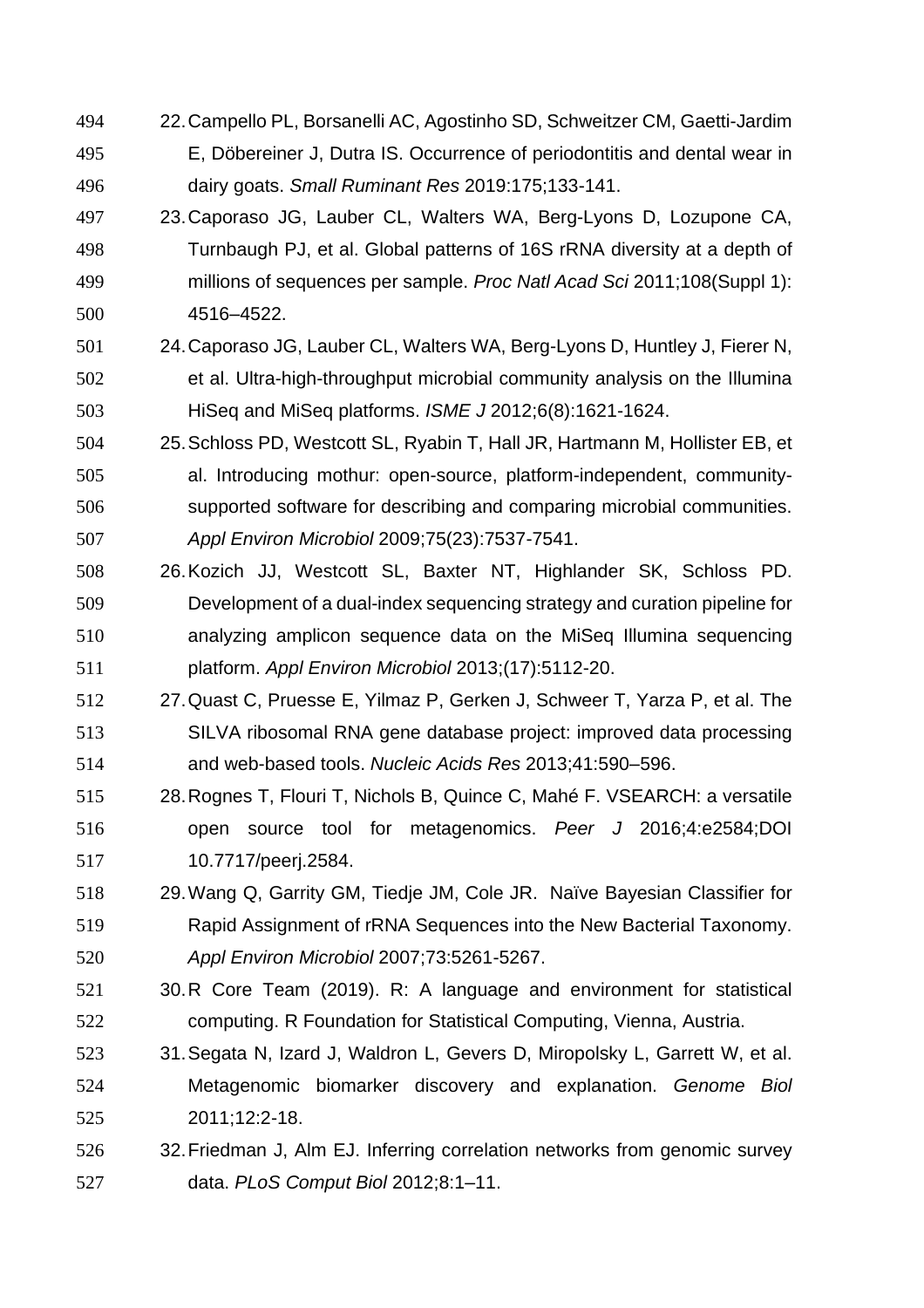- 33.Shannon P, Markiel A, Ozier O, Baliga NS, Wang JT, Ramage D. Cytoscape: a software environment for integrated models of biomolecular interaction networks. *Genome Res* 2003;13:2498-2504.
- 34.Csardi G, Nepusz T. The igraph software package for complex network research. *Int J Complex Syst* 2006;1695–1703.
- 35.Page RC, Schroeder HE. Periodontitis in other mammalian animals. In: Periodontitis in Man and Other Animals: A Comparative Review. 1982;58– 221.
- 36.Socransky SS. Microbiology of periodontal disease present status and future considerations. *J Periodontol* 1977;48:497–504.
- 37.Socransky SS. Criteria for the infectious agents in dental caries and periodontal disease. *J Clin Periodontol* 1979;6:16–21.
- 38.Sturgeon A, Stull JW, Costa MC, Weese JS. Metagenomic analysis of the canine oral cavity as revealed by high-throughput pyrosequencing of the 16S rRNA gene. *Vet Microbiol* 2013;162:891-898.
- 39.Holcombe LJ, Patel N, Colyer A, Deusch O, O´Flynn C, Harris S. Early canine plaque biofilms: characterization of key bacterial interactions involved in initial colonization of enamel. *PLoS One* 2014;10.1371/jornal.pone.0113744.
- 40.Gao W, Chan Y, You M, Lacap-Bugler DC, Leung KL, Watt RM. In-depth snapshot of the equine subgingival microbiome. *Microb Pathog* 2016;94:76-89.
- 41.Verma D, Garg PK, Dubey AK. Insights into the human oral microbiome. *Arch Microbiol* 2018;200:525-540.
- 42.Sturgeon A, Pinder SI, Costa MC,Weese JS. Characterization of the oral microbiota of healthy cats using next- generation sequencing. *Vet J* 2014;201(2):223-229.
- 43.Dewhirst FE, Klein EA, Bennett ML, Croft JM, Harris SJ, Marshall-Jones ZV. The feline oral microbiome: a provisional 16 S rRNA gene based taxonomy with full-length reference sequences. *Vet Microbiol* 2015;175:294-303.
- 44.Abusleme L, Dupuy AK, Dutzan N, Silva N, Burleson JA, Strausbaugh LD, et al. The subgingival microbiome in health and periodontitis and its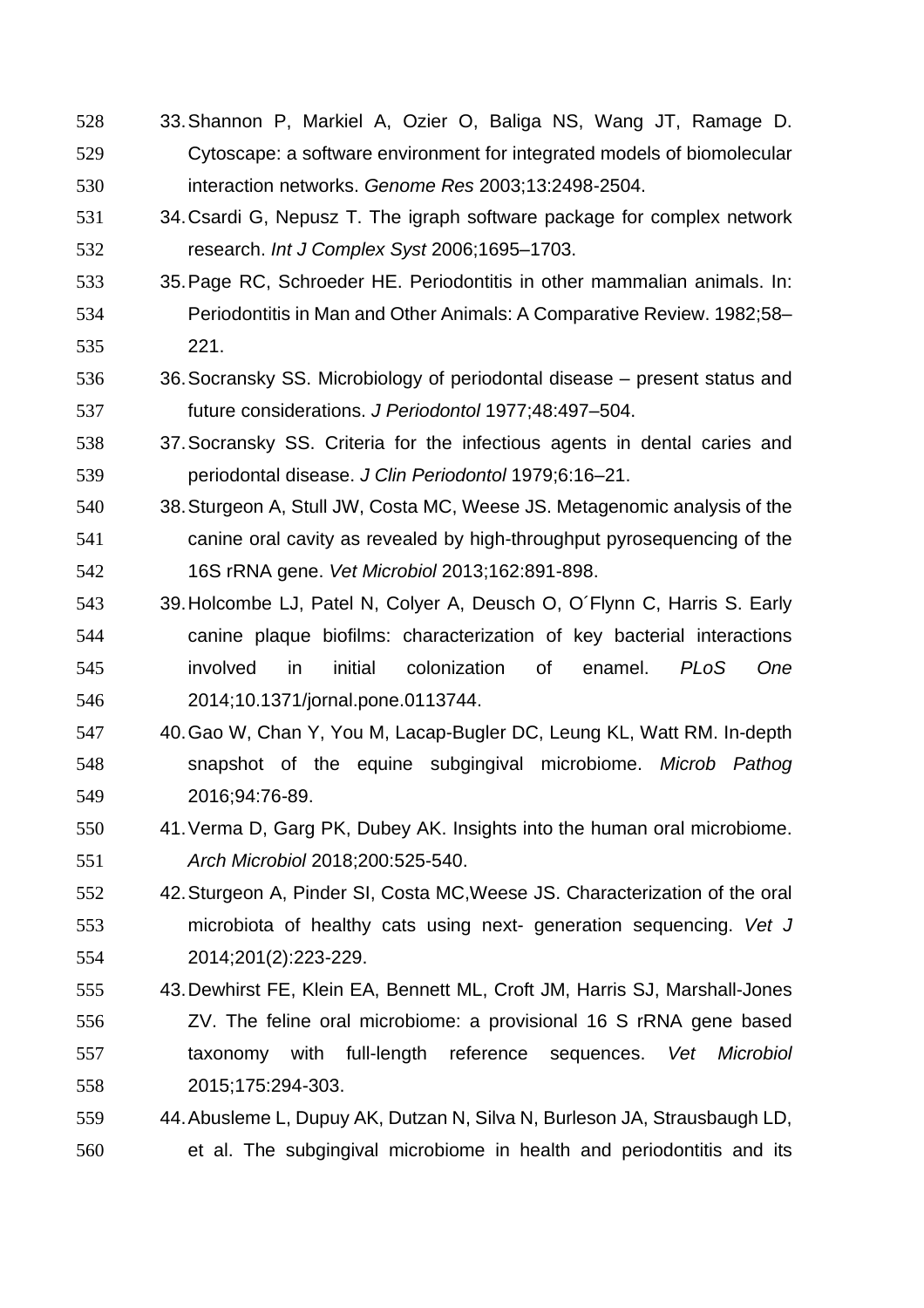- relationship with Community biomass and inflammation. *ISME J* 2013;7:1016-1025.
- 45.Griffen AL, Beall CJ, Campbell JH, Firestone ND, Kumar PS, Yang ZK. Distinct and complex bacterial profiles in human periodontitis and health revealed by 16S pyrosequencing. *ISME J* 2012;6:1176–1185.
- 46.Ikegami K, Aita Y, Shiroma A, Shimoji M, Tamotsu H, Ashimine N, Shinzato M, Ohki S, Nakano K, Teruya K, Satou K, Hirano T, Yohda M. Complete genoma sequence of *Petrimonas* sp. Strain IBARAKI, assembled from the metagenome data of a culture containing *Dehalococcoides* spp. *Genome Announc* 2018;6:e00384-18.
- 47.Costalonga M, Herzberg MC. The oral microbiome and the immunobiology of periodontal disease and caries. *Immunol Lett* 2014;162:22-38.
- 48.Faust K, Raes J. Microbial interactions: from networks to models. *Nat Rev Microbiol* 2012;10:538–550.
- 49.Borgatti SP. Centrality and network flow. *Soc Network* 2005;27:55–71.
- 50.Hajishengallis G, Darveau RP, Curtis MA. The keystone-pathogen hypothesis. *Nat Rev Microbiol* 2012;10:717–725.
- 

## **Figure Legends**

- Figure 1. Distribution of bacterial phyla (relative abundance > 1%) in the dental biofilm of 10 clinically healthy sheep (OHSS) and 10 sheep with periodontitis (OPSS).
- Figure 2. Distribution of bacterial genera (relative abundance > 1%) in the dental microbiome of 10 sheep with periodontitis (OPSS) and 10 clinically healthy sheep (OHSS).
- Figure 3. Two-dimensional ordination describing the dissimilarity of ovine dental microbial profiles in health and periodontitis by principal component analysis (PCoA).
- Figure 4. Diversity analysis in dental microbiomes of clinically healthy sheep (OHSS, n=10) and those with periodontitis (OPSS, n=10). A. Observed species
- richness or number of OTUs per sample; B. Shannon diversity index.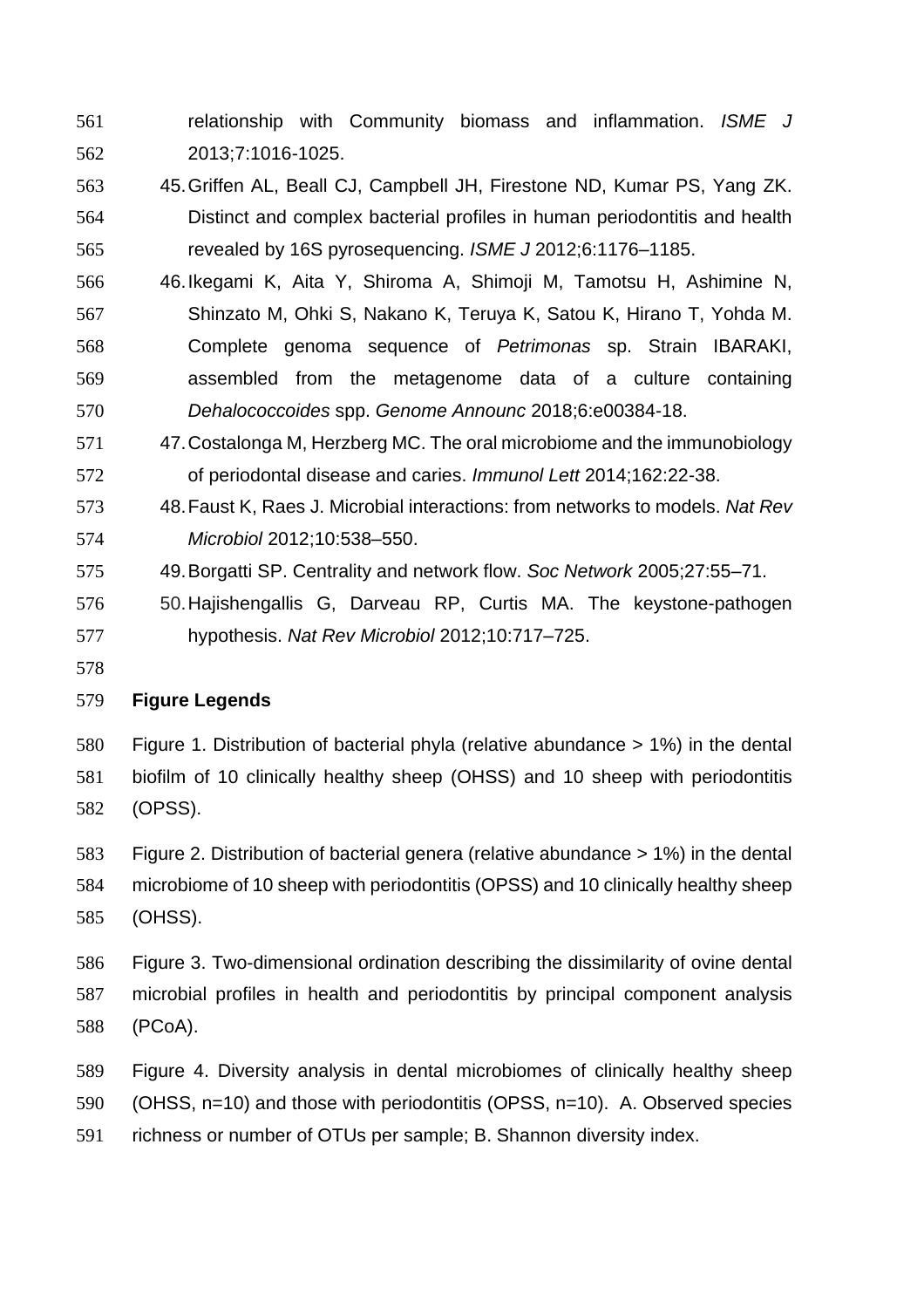Figure 5. Visualisation of most significant taxa (genus or higher level) that 593 differentiate dental microbiomes from periodontitis (OPSS,  $n = 10$ ) and clinically 594 healthy (OHSS,  $n = 10$ ) sheep. Only taxa with an LDA score greater than 3.2 are presented. Taxa are ranked by the effect size in LEfSe.

 Figure 6. Bacterial co-occurrence network of dental microbiomes of sheep. A: Dental microbiomes of sheep with periodontitis – prevalence of Firmicutes (44.9%), Bacteroidetes (19.6%) and Proteobacteria (17.9%); B: Dental microbiomes of clinically healthy sheep – prevalence of Firmicutes (37%), Proteobacteria (24.9%) and Bacteroidetes (18.9%).

- 
- 
- 
- 
- 
- 
- 
- 

 

- 
- 
- 
- 
- 
- 
- 
-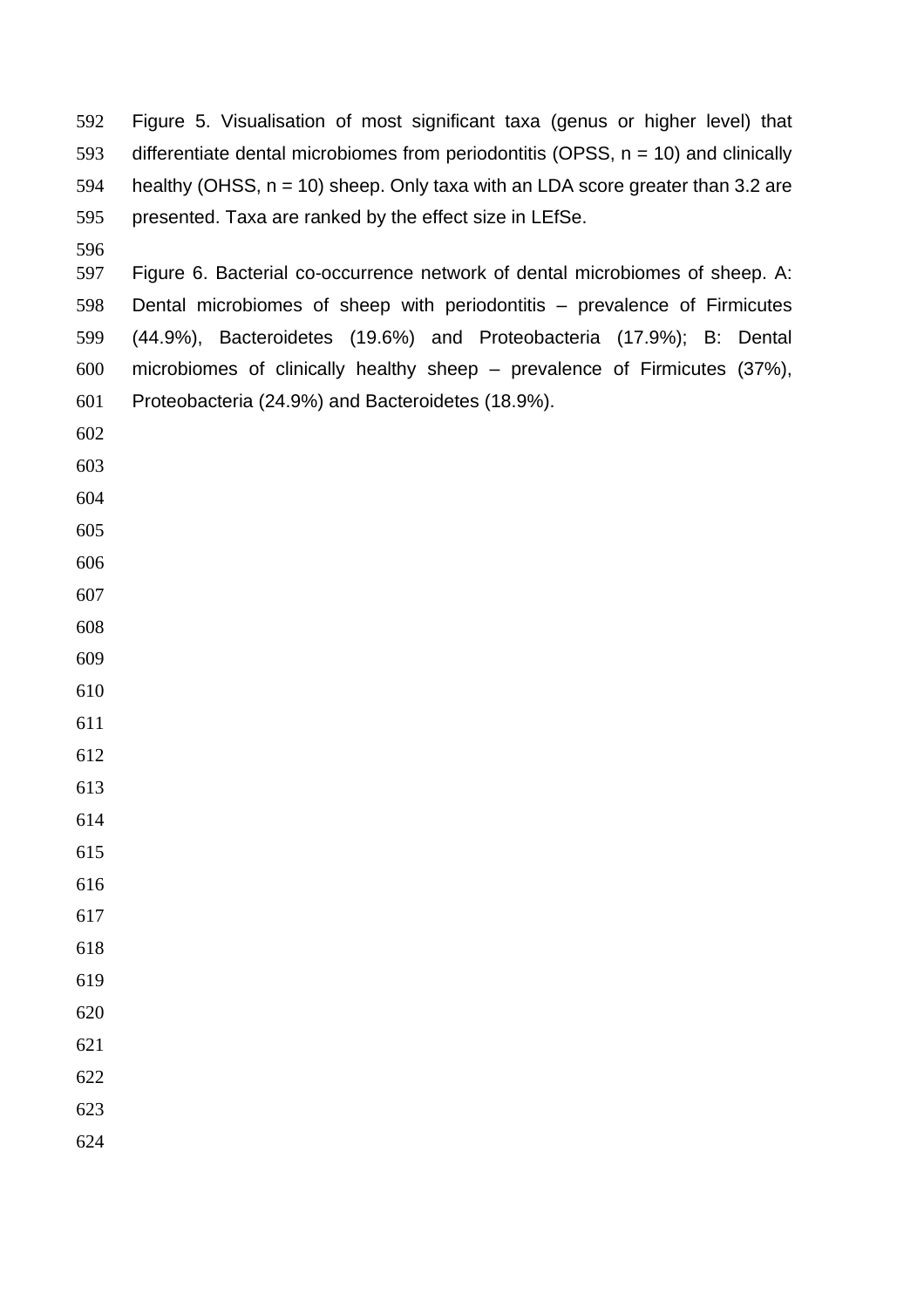625 Table 1. Distribution of common genera, with relative abundance greater than 626 1%, in the dental microbiota of clinically healthy sheep ( $n = 10$ ) and those with  $627$  periodontitis (n = 10)

628

| <b>Genus</b>                | <b>Clinically</b><br>healthy sheep<br>(%) | <b>Sheep with</b><br>periodontitis<br>(%) |
|-----------------------------|-------------------------------------------|-------------------------------------------|
| <i>Bacteroides</i>          | 1.7                                       | 2.8                                       |
| <i><b>Fusobacterium</b></i> | 9.0                                       | 12.2                                      |
| Methylobacterium            | 2.4                                       | 2.2                                       |
| Porphyromonas               | 3.1                                       | 5.5                                       |
| Pseudomonas                 | 7.6                                       | 1.4                                       |
| <i>Streptococcus</i>        | 2.5                                       | 1.8                                       |
| <b>Total</b>                | 26.2%                                     | 25.9%                                     |

629

630 Table 2. Relative abundance of unique genera identified in the dental biofilm of 631 10 clinically healthy sheep

| Genus                           | $\frac{0}{0}$ |
|---------------------------------|---------------|
| Pasteurellaceae_unclassified    | 25.4          |
| Neisseria                       | 9.9           |
| Leptotrichiaceae_unclassified   | 3.0           |
| Escherichia-Shigella            | 2.0           |
| Burkholderiaceae_unclassified   | 1.9           |
| Moraxella                       | 1.9           |
| Enterobacteriaceae_unclassified | 1.8           |
| Actinomyces                     | 1.7           |
| <i>Actinobacillus</i>           | 1.7           |
| Weeksellaceae_unclassified      | 1.6           |
| Ruminococcus_1                  | 1.2           |
| Total                           | 52.0          |

632

633

634